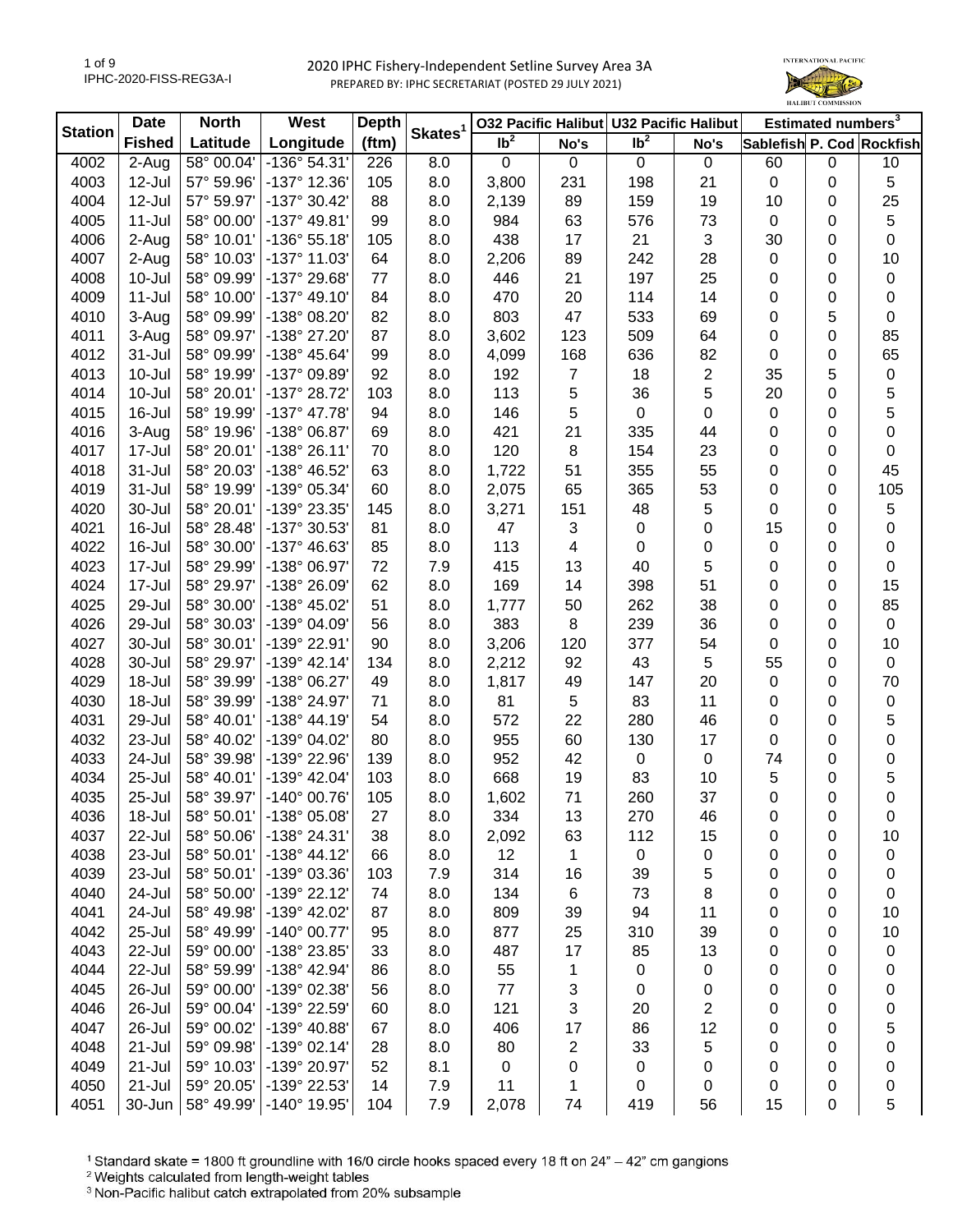

| Skates <sup>1</sup><br><b>Station</b><br>Ib <sup>2</sup><br>Ib <sup>2</sup><br>(ftm)<br>Longitude<br><b>Fished</b><br>Latitude<br>Sablefish P. Cod Rockfish<br>No's<br>No's<br>4052<br>$1-Jul$<br>58° 50.15'<br>$-140^{\circ}$ 40.03'<br>2,150<br>93<br>435<br>57<br>25<br>8.0<br>$\mathbf 0$<br>108<br>4053<br>30-Jun<br>59° 00.00'<br>$-140^{\circ}$ 01.28<br>310<br>41<br>76<br>7.9<br>1,710<br>54<br>$\pmb{0}$<br>0<br>5<br>4054<br>30-Jun<br>59° 00.01'<br>-140° 20.34'<br>88<br>47<br>371<br>49<br>7.9<br>1,569<br>0<br>5<br>4055<br>8-Jul<br>58° 59.96'<br>$-140^{\circ}$ 39.44'<br>7.6<br>893<br>34<br>203<br>26<br>102<br>0<br>4056<br>8-Jul<br>58° 59.99'<br>-140° 59.09'<br>7.8<br>111<br>407<br>57<br>109<br>2,444<br>19<br>0<br>$\overline{7}$<br>59° 09.89'<br>-139° 40.99'<br>136<br>50<br>6<br>4057<br>29-Jun<br>73<br>8.0<br>0<br>0<br>3<br>4058<br>59° 09.94'<br>-140° 00.26'<br>65<br>8.0<br>77<br>0<br>29-Jun<br>0<br>0<br>0<br>4059<br>$2-Jul$<br>59° 10.09'<br>-140° 19.53'<br>72<br>7.8<br>62<br>253<br>35<br>1,660<br>0<br>0<br>4060<br>2-Jul<br>59° 09.96'<br>-140° 39.90'<br>83<br>7.8<br>729<br>28<br>372<br>49<br>10<br>0<br>59° 10.15'<br>$-140^{\circ} 59.01'$<br>8.0<br>792<br>35<br>176<br>23<br>4061<br>9-Jul<br>103<br>20<br>0 | 20<br>$\pmb{0}$<br>5<br>0<br>5<br>0<br>0<br>0<br>0<br>0<br>0<br>20<br>$\pmb{0}$<br>0 |
|------------------------------------------------------------------------------------------------------------------------------------------------------------------------------------------------------------------------------------------------------------------------------------------------------------------------------------------------------------------------------------------------------------------------------------------------------------------------------------------------------------------------------------------------------------------------------------------------------------------------------------------------------------------------------------------------------------------------------------------------------------------------------------------------------------------------------------------------------------------------------------------------------------------------------------------------------------------------------------------------------------------------------------------------------------------------------------------------------------------------------------------------------------------------------------------------------------------------------------------------------------------|--------------------------------------------------------------------------------------|
|                                                                                                                                                                                                                                                                                                                                                                                                                                                                                                                                                                                                                                                                                                                                                                                                                                                                                                                                                                                                                                                                                                                                                                                                                                                                  |                                                                                      |
|                                                                                                                                                                                                                                                                                                                                                                                                                                                                                                                                                                                                                                                                                                                                                                                                                                                                                                                                                                                                                                                                                                                                                                                                                                                                  |                                                                                      |
|                                                                                                                                                                                                                                                                                                                                                                                                                                                                                                                                                                                                                                                                                                                                                                                                                                                                                                                                                                                                                                                                                                                                                                                                                                                                  |                                                                                      |
|                                                                                                                                                                                                                                                                                                                                                                                                                                                                                                                                                                                                                                                                                                                                                                                                                                                                                                                                                                                                                                                                                                                                                                                                                                                                  |                                                                                      |
|                                                                                                                                                                                                                                                                                                                                                                                                                                                                                                                                                                                                                                                                                                                                                                                                                                                                                                                                                                                                                                                                                                                                                                                                                                                                  |                                                                                      |
|                                                                                                                                                                                                                                                                                                                                                                                                                                                                                                                                                                                                                                                                                                                                                                                                                                                                                                                                                                                                                                                                                                                                                                                                                                                                  |                                                                                      |
|                                                                                                                                                                                                                                                                                                                                                                                                                                                                                                                                                                                                                                                                                                                                                                                                                                                                                                                                                                                                                                                                                                                                                                                                                                                                  |                                                                                      |
|                                                                                                                                                                                                                                                                                                                                                                                                                                                                                                                                                                                                                                                                                                                                                                                                                                                                                                                                                                                                                                                                                                                                                                                                                                                                  |                                                                                      |
|                                                                                                                                                                                                                                                                                                                                                                                                                                                                                                                                                                                                                                                                                                                                                                                                                                                                                                                                                                                                                                                                                                                                                                                                                                                                  |                                                                                      |
|                                                                                                                                                                                                                                                                                                                                                                                                                                                                                                                                                                                                                                                                                                                                                                                                                                                                                                                                                                                                                                                                                                                                                                                                                                                                  |                                                                                      |
|                                                                                                                                                                                                                                                                                                                                                                                                                                                                                                                                                                                                                                                                                                                                                                                                                                                                                                                                                                                                                                                                                                                                                                                                                                                                  |                                                                                      |
| 32<br>11<br>4062<br>10-Jul<br>59° 09.99'<br>$-141°$ 18.18<br>7.9<br>644<br>49<br>0<br>190<br>1                                                                                                                                                                                                                                                                                                                                                                                                                                                                                                                                                                                                                                                                                                                                                                                                                                                                                                                                                                                                                                                                                                                                                                   |                                                                                      |
| 9<br>4063<br>$10 -$ Jul<br>59° 10.01'<br>$-141°38.18'$<br>126<br>8.0<br>5,628<br>285<br>64<br>15<br>0                                                                                                                                                                                                                                                                                                                                                                                                                                                                                                                                                                                                                                                                                                                                                                                                                                                                                                                                                                                                                                                                                                                                                            |                                                                                      |
| 5<br>4064<br>59° 19.93'<br>-139° 40.05'<br>8.0<br>193<br>$\pmb{0}$<br>0<br>29-Jun<br>89<br>$\mathbf 0$<br>0                                                                                                                                                                                                                                                                                                                                                                                                                                                                                                                                                                                                                                                                                                                                                                                                                                                                                                                                                                                                                                                                                                                                                      |                                                                                      |
| $\mathfrak{S}$<br>4065<br>4-Jul<br>$-140^{\circ}$ 00.00'<br>91<br>57<br>0<br>0<br>59° 20.14'<br>7.7<br>0<br>0                                                                                                                                                                                                                                                                                                                                                                                                                                                                                                                                                                                                                                                                                                                                                                                                                                                                                                                                                                                                                                                                                                                                                    |                                                                                      |
| 4066<br>4-Jul<br>59° 19.97'<br>-140° 19.93'<br>72<br>7.7<br>931<br>39<br>423<br>59<br>0<br>0                                                                                                                                                                                                                                                                                                                                                                                                                                                                                                                                                                                                                                                                                                                                                                                                                                                                                                                                                                                                                                                                                                                                                                     | 0                                                                                    |
| 92<br>13<br>4067<br>59° 19.99'<br>$-140^{\circ}$ 38.84'<br>7.9<br>632<br>23<br>0<br>2-Jul<br>80<br>0                                                                                                                                                                                                                                                                                                                                                                                                                                                                                                                                                                                                                                                                                                                                                                                                                                                                                                                                                                                                                                                                                                                                                             | 0                                                                                    |
| 11<br>9-Jul<br>59° 20.01'<br>$-140^{\circ} 59.10'$<br>91<br>8.0<br>346<br>18<br>84<br>4068<br>0<br>0                                                                                                                                                                                                                                                                                                                                                                                                                                                                                                                                                                                                                                                                                                                                                                                                                                                                                                                                                                                                                                                                                                                                                             | 0                                                                                    |
| $-141°$ 17.31<br>88<br>80<br>9<br>68<br>4069<br>9-Jul<br>59° 20.02'<br>185<br>7.8<br>1,944<br>0                                                                                                                                                                                                                                                                                                                                                                                                                                                                                                                                                                                                                                                                                                                                                                                                                                                                                                                                                                                                                                                                                                                                                                  | 68                                                                                   |
| 35<br>4070<br>$11 -$ Jul<br>59° 19.99'<br>$-141°38.10'$<br>8.0<br>174<br>274<br>10<br>106<br>4,030<br>0                                                                                                                                                                                                                                                                                                                                                                                                                                                                                                                                                                                                                                                                                                                                                                                                                                                                                                                                                                                                                                                                                                                                                          | 0                                                                                    |
| 4071<br>$11 -$ Jul<br>59° 20.04'<br>$-141°58.05'$<br>122<br>122<br>135<br>18<br>5<br>7.9<br>2,428<br>0                                                                                                                                                                                                                                                                                                                                                                                                                                                                                                                                                                                                                                                                                                                                                                                                                                                                                                                                                                                                                                                                                                                                                           | 0                                                                                    |
| 4072<br>5-Jul<br>59° 29.97'<br>-140° 00.37'<br>63<br>7.9<br>0<br>$\pmb{0}$<br>0<br>0<br>0<br>0                                                                                                                                                                                                                                                                                                                                                                                                                                                                                                                                                                                                                                                                                                                                                                                                                                                                                                                                                                                                                                                                                                                                                                   | 0                                                                                    |
| $\overline{7}$<br>4073<br>4-Jul<br>59° 30.05'<br>-140° 19.03'<br>8.0<br>156<br>0<br>126<br>0<br>0<br>0                                                                                                                                                                                                                                                                                                                                                                                                                                                                                                                                                                                                                                                                                                                                                                                                                                                                                                                                                                                                                                                                                                                                                           | 0                                                                                    |
| 2<br>4074<br>59° 29.99'<br>-140° 38.92'<br>25<br>18<br>0<br>3-Jul<br>156<br>8.0<br>517<br>0                                                                                                                                                                                                                                                                                                                                                                                                                                                                                                                                                                                                                                                                                                                                                                                                                                                                                                                                                                                                                                                                                                                                                                      | 30                                                                                   |
| 2<br>4075<br>3-Jul<br>59° 30.10'<br>-140° 59.03'<br>162<br>8.0<br>266<br>16<br>20<br>25<br>0                                                                                                                                                                                                                                                                                                                                                                                                                                                                                                                                                                                                                                                                                                                                                                                                                                                                                                                                                                                                                                                                                                                                                                     | 5                                                                                    |
| 12-Jul<br>59° 30.01'<br>$-141^{\circ}$ 18.97'<br>8.0<br>124<br>$\,6$<br>10<br>1<br>$\pmb{0}$<br>4076<br>94<br>0                                                                                                                                                                                                                                                                                                                                                                                                                                                                                                                                                                                                                                                                                                                                                                                                                                                                                                                                                                                                                                                                                                                                                  | 0                                                                                    |
| 510<br>31<br>4077<br>$11 -$ Jul<br>59° 30.02'<br>$-141°38.01'$<br>7.9<br>23<br>91<br>4<br>0<br>0                                                                                                                                                                                                                                                                                                                                                                                                                                                                                                                                                                                                                                                                                                                                                                                                                                                                                                                                                                                                                                                                                                                                                                 | 0                                                                                    |
| 71<br>4078<br>$15 -$ Jul<br>59° 30.03'<br>$-141°58.14'$<br>8.0<br>189<br>24<br>0<br>0<br>101<br>1,389                                                                                                                                                                                                                                                                                                                                                                                                                                                                                                                                                                                                                                                                                                                                                                                                                                                                                                                                                                                                                                                                                                                                                            | 0                                                                                    |
| 4079<br>5-Jul<br>59° 40.01'<br>-139° 59.07'<br>8.0<br>2,240<br>$77$<br>373<br>45<br>0<br>15<br>74                                                                                                                                                                                                                                                                                                                                                                                                                                                                                                                                                                                                                                                                                                                                                                                                                                                                                                                                                                                                                                                                                                                                                                | 0                                                                                    |
| 4080<br>$21 -$ Jul<br>59° 40.04'<br>-140° 59.03'<br>8.0<br>126<br>4<br>0<br>0<br>30<br>0<br>0                                                                                                                                                                                                                                                                                                                                                                                                                                                                                                                                                                                                                                                                                                                                                                                                                                                                                                                                                                                                                                                                                                                                                                    | 0                                                                                    |
| 6<br>4081<br>21-Jul<br>59° 40.11'<br>-141° 19.02'<br>36<br>26<br>2<br>1<br>0<br>8.0<br>0                                                                                                                                                                                                                                                                                                                                                                                                                                                                                                                                                                                                                                                                                                                                                                                                                                                                                                                                                                                                                                                                                                                                                                         | 0                                                                                    |
| 4<br>4082<br>$12 -$ Jul<br>59° 40.08'<br>$-141°38.02'$<br>52<br>7.9<br>104<br>$\pmb{0}$<br>0<br>0<br>0                                                                                                                                                                                                                                                                                                                                                                                                                                                                                                                                                                                                                                                                                                                                                                                                                                                                                                                                                                                                                                                                                                                                                           | 0                                                                                    |
| 5<br>4083<br>$15 -$ Jul<br>59° 39.99'<br>$-141°58.18'$<br>83<br>8.0<br>414<br>17<br>56<br>8<br>0                                                                                                                                                                                                                                                                                                                                                                                                                                                                                                                                                                                                                                                                                                                                                                                                                                                                                                                                                                                                                                                                                                                                                                 | 0                                                                                    |
| 112<br>4084<br>16-Jul<br>59° 40.00'<br>-142° 18.28'<br>122<br>7.9<br>1,106<br>56<br>14<br>10<br>0                                                                                                                                                                                                                                                                                                                                                                                                                                                                                                                                                                                                                                                                                                                                                                                                                                                                                                                                                                                                                                                                                                                                                                | $\pmb{0}$                                                                            |
| 20<br>$\overline{2}$<br>4085<br>59° 40.01'<br>$-142°38.10'$<br>215<br>8.0<br>25<br>89<br>16-Jul<br>561<br>0                                                                                                                                                                                                                                                                                                                                                                                                                                                                                                                                                                                                                                                                                                                                                                                                                                                                                                                                                                                                                                                                                                                                                      | 30                                                                                   |
| 4087<br>22-Jul<br>59° 39.87'<br>$-143°$ 16.98<br>151<br>7.9<br>4,546<br>177<br>170<br>21<br>44<br>0                                                                                                                                                                                                                                                                                                                                                                                                                                                                                                                                                                                                                                                                                                                                                                                                                                                                                                                                                                                                                                                                                                                                                              | 0                                                                                    |
| 289<br>42<br>5<br>4088<br>24-Jul<br>59° 40.03'<br>$-143°37.24'$<br>85<br>8.0<br>1,929<br>59<br>0                                                                                                                                                                                                                                                                                                                                                                                                                                                                                                                                                                                                                                                                                                                                                                                                                                                                                                                                                                                                                                                                                                                                                                 | 5                                                                                    |
| 24-Jul<br>59° 40.01'<br>-143° 56.90'<br>237<br>32<br>4089<br>8.0<br>1,996<br>81<br>73<br>0<br>0                                                                                                                                                                                                                                                                                                                                                                                                                                                                                                                                                                                                                                                                                                                                                                                                                                                                                                                                                                                                                                                                                                                                                                  | 15                                                                                   |
| 25-Jul<br>-144° 16.94'<br>36<br>5<br>4090<br>59° 39.94'<br>8.0<br>734<br>17<br>91<br>0<br>0                                                                                                                                                                                                                                                                                                                                                                                                                                                                                                                                                                                                                                                                                                                                                                                                                                                                                                                                                                                                                                                                                                                                                                      | 5                                                                                    |
| 25-Jul<br>413<br>43<br>5<br>4091<br>59° 40.01'<br>-144° 37.09'<br>82<br>8.0<br>18<br>0<br>0                                                                                                                                                                                                                                                                                                                                                                                                                                                                                                                                                                                                                                                                                                                                                                                                                                                                                                                                                                                                                                                                                                                                                                      | 0                                                                                    |
| 18-Jul<br>59° 50.01'<br>$-141°59.14'$<br>166<br>10<br>48<br>8<br>4092<br>39<br>8.0<br>0<br>0                                                                                                                                                                                                                                                                                                                                                                                                                                                                                                                                                                                                                                                                                                                                                                                                                                                                                                                                                                                                                                                                                                                                                                     | 0                                                                                    |
| 18-Jul<br>59° 50.03'<br>-142° 18.02'<br>312<br>39<br>4093<br>8.0<br>4,530<br>152<br>0<br>49<br>0                                                                                                                                                                                                                                                                                                                                                                                                                                                                                                                                                                                                                                                                                                                                                                                                                                                                                                                                                                                                                                                                                                                                                                 | 5                                                                                    |
| $\overline{\mathbf{c}}$<br>17-Jul<br>59° 49.98'<br>-142° 58.07'<br>53<br>17<br>4095<br>96<br>8.0<br>1,273<br>0<br>0                                                                                                                                                                                                                                                                                                                                                                                                                                                                                                                                                                                                                                                                                                                                                                                                                                                                                                                                                                                                                                                                                                                                              | 0                                                                                    |
| 5<br>22-Jul<br>59° 49.93'<br>$-143°$ 18.01<br>24<br>1<br>15<br>4096<br>124<br>8.0<br>474<br>0                                                                                                                                                                                                                                                                                                                                                                                                                                                                                                                                                                                                                                                                                                                                                                                                                                                                                                                                                                                                                                                                                                                                                                    | 0                                                                                    |
| 4097<br>23-Jul<br>59° 49.88'<br>-143° 37.92'<br>8.0<br>294<br>10<br>10<br>1<br>10<br>0<br>157                                                                                                                                                                                                                                                                                                                                                                                                                                                                                                                                                                                                                                                                                                                                                                                                                                                                                                                                                                                                                                                                                                                                                                    | 45                                                                                   |
| 4098<br>25-Jul<br>59° 50.29'<br>$-143°58.41'$<br>540<br>277<br>39<br>52<br>8.0<br>28<br>0<br>0                                                                                                                                                                                                                                                                                                                                                                                                                                                                                                                                                                                                                                                                                                                                                                                                                                                                                                                                                                                                                                                                                                                                                                   | 0                                                                                    |
| 4099<br>25-Jul<br>59° 49.86'<br>$-144^{\circ}$ 18.05'<br>8.0<br>1,187<br>284<br>44<br>5<br>36<br>45<br>0                                                                                                                                                                                                                                                                                                                                                                                                                                                                                                                                                                                                                                                                                                                                                                                                                                                                                                                                                                                                                                                                                                                                                         | 0                                                                                    |
| 4100<br>17-Jul<br>60° 00.03'<br>-142° 39.22'<br>205<br>28<br>0<br>44<br>8.0<br>2,173<br>62<br>0                                                                                                                                                                                                                                                                                                                                                                                                                                                                                                                                                                                                                                                                                                                                                                                                                                                                                                                                                                                                                                                                                                                                                                  | 0                                                                                    |
| 4101<br>17-Jul<br>60° 00.13'<br>-142° 58.97'<br>67<br>9<br>62<br>8.0<br>990<br>35<br>15<br>0                                                                                                                                                                                                                                                                                                                                                                                                                                                                                                                                                                                                                                                                                                                                                                                                                                                                                                                                                                                                                                                                                                                                                                     | 0                                                                                    |
| 4102<br>9-Sep<br>59° 19.99'<br>$-146°$ 16.86<br>8.0<br>709<br>117<br>14<br>40<br>143<br>37<br>10                                                                                                                                                                                                                                                                                                                                                                                                                                                                                                                                                                                                                                                                                                                                                                                                                                                                                                                                                                                                                                                                                                                                                                 |                                                                                      |
| $-146°35.08'$<br>35<br>4103<br>9-Sep<br>59° 20.00'<br>249<br>15<br>101<br>12<br>$\pmb{0}$<br>5<br>79<br>8.0                                                                                                                                                                                                                                                                                                                                                                                                                                                                                                                                                                                                                                                                                                                                                                                                                                                                                                                                                                                                                                                                                                                                                      | 20                                                                                   |

<sup>1</sup> Standard skate = 1800 ft groundline with 16/0 circle hooks spaced every 18 ft on 24" - 42" cm gangions

<sup>2</sup> Weights calculated from length-weight tables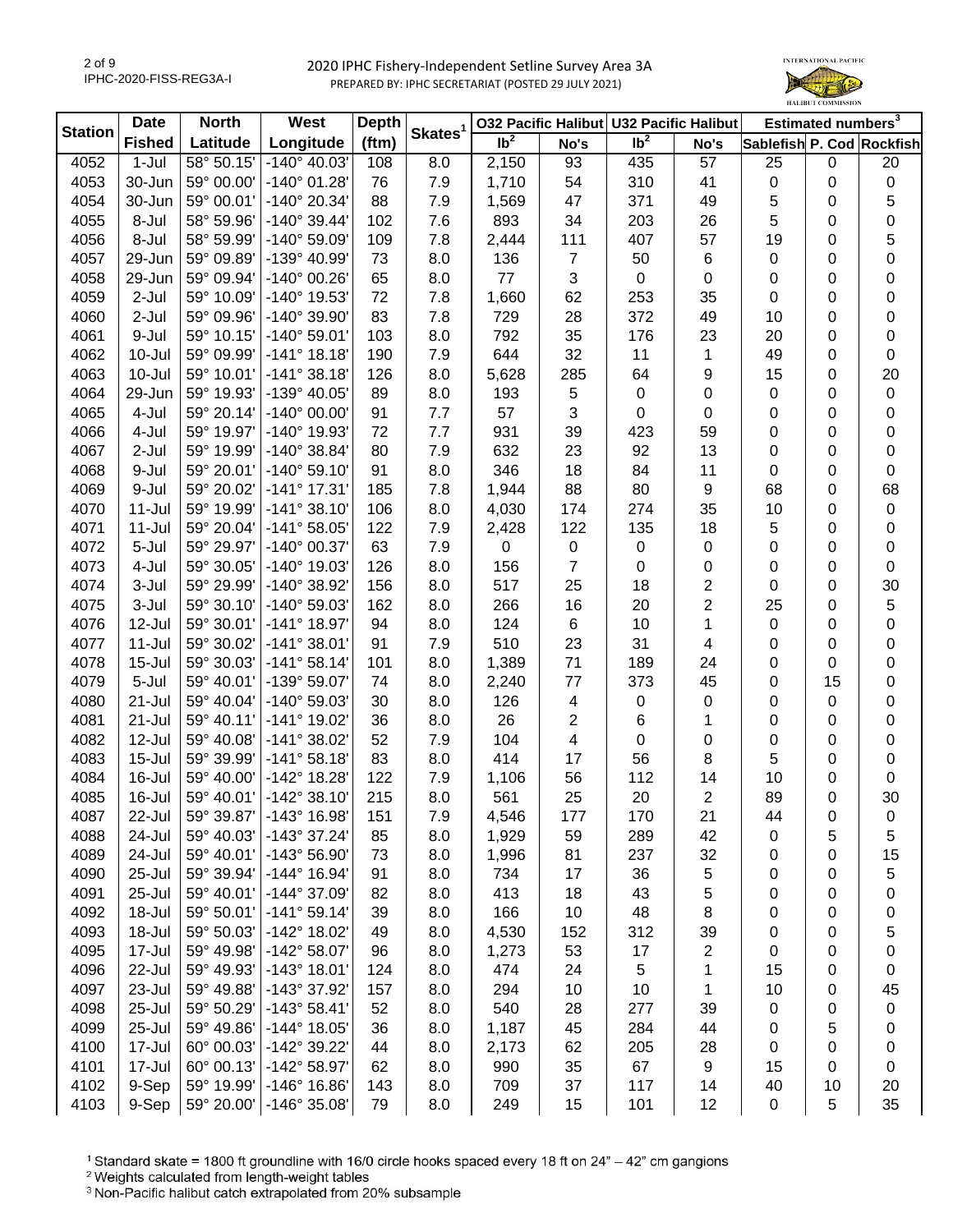

| <b>Station</b> | <b>Date</b>   | <b>North</b> | West                         | <b>Depth</b> | Skates <sup>1</sup> | 032 Pacific Halibut U32 Pacific Halibut |      |                 |                | Estimated numbers <sup>3</sup> |             |                           |
|----------------|---------------|--------------|------------------------------|--------------|---------------------|-----------------------------------------|------|-----------------|----------------|--------------------------------|-------------|---------------------------|
|                | <b>Fished</b> | Latitude     | Longitude                    | (ftm)        |                     | $\overline{1}b^2$                       | No's | Ib <sup>2</sup> | No's           |                                |             | Sablefish P. Cod Rockfish |
| 4104           | $13-Auq$      | 59° 20.00'   | -146° 55.56'                 | 102          | 8.0                 | 1,182                                   | 69   | 199             | 24             | 40                             | $\mathbf 0$ | 0                         |
| 4105           | $13-Auq$      | 59° 20.00'   | $-147°$ 15.18                | 101          | 7.8                 | 710                                     | 39   | 121             | 15             | $\pmb{0}$                      | 0           | $\pmb{0}$                 |
| 4106           | 6-Sep         | 59° 30.00'   | -145° 16.34'                 | 72           | 8.0                 | 1,956                                   | 81   | 330             | 40             | $\mathbf 0$                    | 5           | 69                        |
| 4107           | 8-Sep         | 59° 30.01'   | $-145°54.84'$                | 94           | 8.0                 | 2,674                                   | 160  | 127             | 15             | 20                             | 0           | 5                         |
| 4108           | $12-Auq$      | 59° 29.96'   | $-146°35.00'$                | 49           | 7.9                 | 989                                     | 37   | 275             | 37             | $\mathbf 0$                    | 0           | 59                        |
| 4109           | $13-Auq$      | 59° 29.95'   | $-146°54.01'$                | 98           | 8.0                 | 357                                     | 17   | 25              | 3              | 25                             | 0           | 10                        |
| 4110           | 16-Aug        | 59° 29.99'   | $-147°$ 14.62                | 117          | 8.0                 | 343                                     | 13   | 6               | 1              | 5                              | 0           | 0                         |
| 4111           | 16-Aug        | 59° 30.00'   | $-147^{\circ}$ 34.07'        | 61           | 8.0                 | 121                                     | 8    | 101             | 14             | 0                              | 0           | 0                         |
| 4112           | 5-Sep         | 59° 39.82'   | -145° 34.02'                 | 57           | 8.0                 | 370                                     | 18   | 95              | 11             | 0                              | 0           | 0                         |
| 4113           | 4-Sep         | 59° 40.32'   | -145° 54.02'                 | 42           | 8.0                 | 2,695                                   | 114  | 583             | 80             | 0                              | 0           | 10                        |
| 4114           | 12-Aug        | 59° 39.98'   | $-146°$ 14.21                | 45           | 8.0                 | 190                                     | 11   | 293             | 43             | 0                              | 0           | 0                         |
| 4115           | 12-Aug        | 59° 40.00'   | $-146°34.43'$                | 47           | 8.0                 | 2,556                                   | 90   | 667             | 90             | 0                              | 0           | 15                        |
| 4116           | 15-Aug        | 59° 40.00'   | -146° 52.80'                 | 58           | 8.0                 | 233                                     | 14   | 56              | 7              | 0                              | 0           | $\pmb{0}$                 |
| 4117           | $15-Au$ g     | 59° 39.99'   | $-147°$ 10.01                | 112          | 8.0                 | 359                                     | 18   | 45              | 5              | 10                             | 5           | 5                         |
| 4118           | 16-Aug        | 59° 39.99'   | $-147°33.41'$                | 64           | 8.0                 | 680                                     | 38   | 135             | 17             | 5                              | $\mathbf 0$ | 0                         |
| 4119           | 19-Aug        | 59° 49.84'   | $-144^{\circ} 58.02^{\circ}$ | 106          | 8.0                 | 931                                     | 35   | 122             | 15             | 5                              | 10          | 0                         |
| 4120           | 4-Sep         | 59° 50.03'   | -145° 53.00'                 | 55           | 8.0                 | 263                                     | 9    | 52              | 6              | 0                              | 0           | 0                         |
| 4121           | $11-Auq$      | 59° 49.97'   | -146° 13.00'                 | 34           | 7.9                 | 977                                     | 31   | 165             | 23             | 0                              | 0           | 10                        |
| 4122           | $11-Auq$      | 59° 50.01'   | -146° 32.94'                 | 37           | 8.0                 | 1,447                                   | 48   | 356             | 54             | 0                              | 0           | $\pmb{0}$                 |
| 4123           | $15-Au$ g     | 59° 49.99'   | $-146°53.01'$                | 41           | 8.0                 | 477                                     | 21   | 603             | 94             | 0                              | 5           | 0                         |
| 4124           | 14-Aug        | 59° 49.98'   | -147° 11.92'                 | 97           | 8.0                 | 565                                     | 26   | 147             | 17             | 0                              | 69          | 0                         |
| 4125           | 19-Aug        | 60° 00.01'   | -144° 39.54'                 | 123          | 7.9                 | 2,100                                   | 89   | 122             | 16             | 15                             | 20          | 0                         |
| 4126           | 20-Aug        | 59° 59.80'   | -144° 59.02'                 | 71           | 8.0                 | 1,416                                   | 69   | 258             | 32             | $\mathbf 0$                    | 5           | 0                         |
| 4127           | 20-Aug        | 60° 00.00'   | $-145°$ 18.77'               | 63           | 8.0                 | 463                                     | 20   | 185             | 24             | 0                              | 0           | 0                         |
| 4128           | 11-Aug        | 59° 59.99'   | $-146°$ 12.00'               | 34           | 7.8                 |                                         | 44   | 350             | 48             | 0                              |             | 19                        |
|                |               |              |                              | 35           |                     | 1,108<br>478                            |      |                 |                |                                | 0           |                           |
| 4129           | 23-Aug        | 59° 59.97'   | -146° 32.03'                 |              | 8.0                 |                                         | 15   | 311             | 58             | 0                              | 0           | $\pmb{0}$                 |
| 4130           | 14-Aug        | 60° 00.00'   | -146° 52.29'                 | 77           | 8.0                 | 76                                      | 4    | 60              | $\overline{7}$ | 0                              | 0           | 0                         |
| 4131           | $14 - Aug$    | 60° 00.01'   | $-147°$ 12.31'               | 97           | 8.0                 | 827                                     | 38   | 85              | 11             | 5                              | 40          | 5                         |
| 4132           | 21-Aug        | 60° 09.93'   | -145° 30.98'                 | 47           | 8.0                 | 690                                     | 30   | 211             | 29             | 0                              | $\mathbf 0$ | 0                         |
| 4133           | 22-Aug        | 60° 10.00'   | -145° 50.59'                 | 58           | 8.0                 | 611                                     | 23   | 90              | 10             | 0                              | 0           | 0                         |
| 4134           | 22-Aug        | 60° 09.93'   | $-146^{\circ}$ 11.00         | 45           | 8.0                 | 1,527                                   | 66   | 518             | 75             | 0                              | 0           | 0                         |
| 4135           | 1-Sep         | 60° 10.00'   | -147° 30.95'                 | 38           | 8.0                 | 633                                     | 30   | 221             | 28             | 0                              | 0           | 45                        |
| 4136           | 1-Sep         | 60° 09.93'   | $-147°51.00'$                | 183          | 8.0                 | 1,125                                   | 54   | 422             | 52             | 5                              | 0           | $\mathbf 0$               |
| 4137           | 31-Aug        | 60° 20.22'   | -147° 30.97'                 | 71           | 8.0                 | 807                                     | 32   | 145             | 17             | 0                              | 25          | 10                        |
| 4138           | 24-Aug        | 60° 30.00'   | -146° 28.91                  | 34           | 8.0                 | 643                                     | 28   | 390             | 51             | 0                              | 25          | 0                         |
| 4139           | 24-Aug        | 60° 30.02'   | $-146^{\circ}$ 48.50         | 217          | 8.0                 | 4,205                                   | 221  | 160             | 17             | 30                             | 0           | 5                         |
| 4140           | 27-Aug        | 60° 30.13'   | $-147°09.91'$                | 97           | 8.0                 | 2,301                                   | 114  | 269             | 31             | 0                              | 5           | 0                         |
| 4141           | 31-Aug        | 60° 29.91'   | -147° 29.99'                 | 105          | 8.0                 | 1,031                                   | 48   | 127             | 15             | 0                              | 0           | 0                         |
| 4142           | 29-Aug        | 60° 29.90'   | $-147^{\circ}$ 49.99         | 290          | 8.0                 | 1,641                                   | 53   | 60              | 6              | 35                             | 0           | 25                        |
| 4143           | 27-Aug        | 60° 39.80'   | -146° 48.99'                 | 229          | 8.0                 | 4,619                                   | 228  | 338             | 35             | 25                             | 0           | 10                        |
| 4144           | 27-Aug        | 60° 40.00'   | $-147^{\circ}$ 08.67'        | 133          | 8.0                 | 1,113                                   | 52   | 252             | 28             | 45                             | 35          | 5                         |
| 4145           | 28-Aug        | 60° 50.01'   | $-147°08.27'$                | 178          | 8.0                 | 2,766                                   | 126  | 480             | 55             | 5                              | 5           | 10                        |
| 4146           | 30-Aug        | 60° 50.03'   | -148° 09.99'                 | 167          | 8.0                 | 1,296                                   | 46   | 99              | 12             | 0                              | 10          | 15                        |
| 4147           | 3-Aug         | 58° 39.89'   | -148° 33.28'                 | 129          | 8.0                 | 978                                     | 54   | 145             | 16             | 104                            | $\mathbf 0$ | 15                        |
| 4148           | 26-Jul        | 58° 39.94'   | -148° 53.00'                 | 89           | 8.0                 | 1,327                                   | 85   | 122             | 14             | 15                             | 25          | 45                        |
| 4149           | 2-Aug         | 58° 52.18'   | $-148°$ 14.98                | 152          | 8.0                 | 1,018                                   | 55   | 98              | 11             | 109                            | $\mathbf 0$ | 64                        |
| 4151           | 26-Jul        | 58° 50.14'   | $-148°53.01'$                | 138          | 7.9                 | 1,329                                   | 65   | 29              | 3              | 118                            | 0           | $\mathbf 0$               |
| 4152           | 26-Jul        | 58° 50.09'   | -149° 11.99'                 | 112          | 7.9                 | 949                                     | 50   | 71              | 8              | 113                            | 15          | 10                        |
| 4153           | 2-Aug         | 58° 59.98'   | $-147°56.05'$                | 217          | 8.0                 | 346                                     | 18   | 20              | 2              | 94                             | $\pmb{0}$   | 10                        |
| 4154           | 2-Aug         | 59° 00.00'   | $-148^\circ$ 13.71'          | 113          | 8.0                 | 855                                     | 51   | 112             | 16             | 30                             | 15          | 15                        |

<sup>1</sup> Standard skate = 1800 ft groundline with 16/0 circle hooks spaced every 18 ft on 24" - 42" cm gangions

<sup>2</sup> Weights calculated from length-weight tables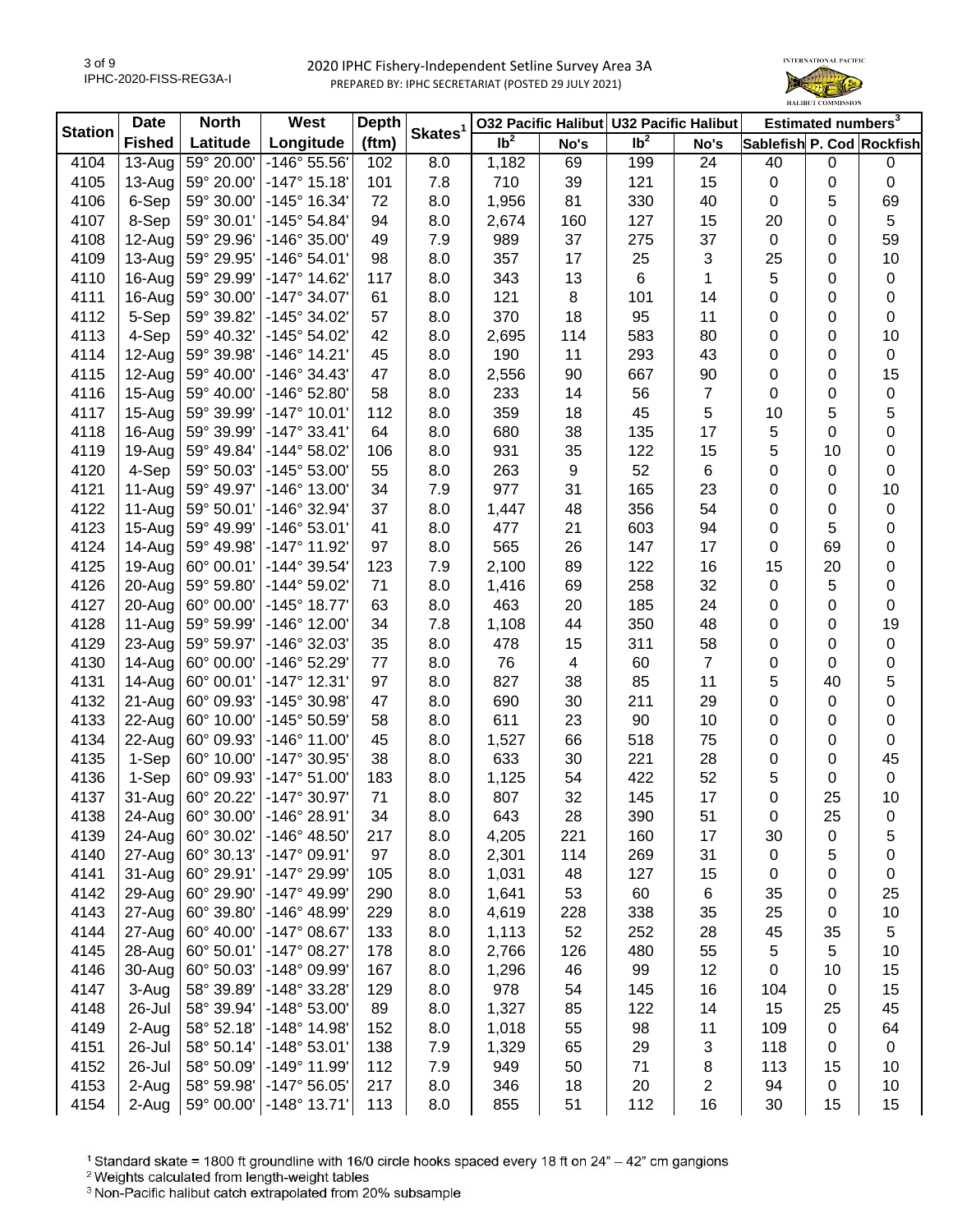

| <b>Station</b> | <b>Date</b>   | <b>North</b> | West                  | <b>Depth</b> | Skates <sup>1</sup> | 032 Pacific Halibut U32 Pacific Halibut |      |                            |                | Estimated numbers <sup>3</sup> |             |                           |
|----------------|---------------|--------------|-----------------------|--------------|---------------------|-----------------------------------------|------|----------------------------|----------------|--------------------------------|-------------|---------------------------|
|                | <b>Fished</b> | Latitude     | Longitude             | (ftm)        |                     | $\overline{1}b^2$                       | No's | $\overline{\mathsf{lb}^2}$ | No's           |                                |             | Sablefish P. Cod Rockfish |
| 4155           | 4-Aug         | 58° 59.96'   | -148° 33.98'          | 131          | 8.0                 | 1,199                                   | 69   | 56                         | 6              | 84                             | $\mathbf 0$ | 5                         |
| 4156           | 4-Aug         | 59° 00.00'   | $-148°52.86'$         | 116          | 8.0                 | 1,624                                   | 96   | 19                         | 2              | 79                             | 0           | 0                         |
| 4157           | 27-Jul        | 59° 00.00'   | $-149°$ 12.09         | 118          | 8.0                 | 846                                     | 50   | 83                         | 9              | 89                             | 10          | 0                         |
| 4158           | 25-Jul        | 59° 00.00'   | $-149°31.26'$         | 128          | 8.0                 | 651                                     | 36   | 89                         | 9              | 69                             | 0           | 5                         |
| 4159           | 8-Sep         | 59° 10.01'   | -147° 34.94'          | 138          | 8.0                 | 4,787                                   | 268  | 331                        | 37             | $\mathbf 0$                    | 0           | 10                        |
| 4160           | 5-Aug         | 59° 09.84'   | $-147°54.00'$         | 110          | 8.0                 | 1,259                                   | 62   | 172                        | 20             | 10                             | 0           | 5                         |
| 4161           | 5-Aug         | 59° 10.00'   | $-148^\circ$ 14.46    | 66           | 8.0                 | 3,021                                   | 108  | 153                        | 22             | $\boldsymbol{0}$               | 0           | 79                        |
| 4162           | 4-Aug         | 59° 09.82'   | -148° 33.01'          | 85           | 8.0                 | 615                                     | 33   | 229                        | 31             | 30                             | 5           | 5                         |
| 4163           | 27-Jul        | 59° 09.80'   | $-148°53.12'$         | 96           | 7.9                 | 1,990                                   | 113  | 267                        | 31             | 54                             | 5           | $\pmb{0}$                 |
| 4164           | 27-Jul        | 59° 10.03'   | $-149°$ 11.98'        | 85           | 8.0                 | 2,293                                   | 127  | 342                        | 37             | $\boldsymbol{0}$               | 10          | 10                        |
| 4165           | 25-Jul        | 59° 10.00'   | $-149°32.02'$         | 86           | 7.9                 | 956                                     | 57   | 178                        | 22             | 44                             | 19          | $10$                      |
| 4166           | 25-Jul        | 59° 09.99'   | -149° 50.97'          | 73           | 7.9                 | 1,405                                   | 83   | 510                        | 65             | 10                             | 29          | $\mathbf 0$               |
| 4167           | 8-Sep         | 59° 20.00'   | -147° 33.91'          | 67           | 8.0                 | 628                                     | 31   | 230                        | 31             | $\boldsymbol{0}$               | 10          | 45                        |
| 4168           | 5-Aug         | 59° 19.86'   | -147° 53.98'          | 100          | 8.0                 | 1,443                                   | 68   | 149                        | 18             | 20                             | $\mathbf 0$ | $\mathbf 0$               |
| 4169           | 6-Aug         | 59° 20.05'   | -148° 12.98'          | 85           | 8.0                 | 2,284                                   | 118  | 203                        | 23             | $\pmb{0}$                      | 25          | 15                        |
| 4170           | 6-Aug         | 59° 20.08'   | -148° 33.01'          | 49           | 8.0                 | 3,347                                   | 114  | 178                        | 22             | $\mathbf 0$                    | $\mathbf 0$ | 89                        |
| 4171           | 7-Sep         | 59° 19.82'   | -148° 52.99'          | 91           | 8.0                 | 1,233                                   | 68   | 105                        | 13             | 5                              | 20          | $\pmb{0}$                 |
| 4172           | 30-Jul        | 59° 20.02'   | -149° 12.02'          | 101          | 8.0                 | 2,312                                   | 119  | 138                        | 16             | 35                             | 30          | 0                         |
| 4173           | 30-Jul        | 59° 20.00'   | -149° 32.04'          | 67           | 8.0                 | 2,894                                   | 147  | 460                        | 60             | 10                             | 15          | 5                         |
| 4174           | 28-Jul        | 59° 19.98'   | -149° 50.80'          | 104          | 8.0                 | 997                                     | 45   | 102                        | 12             | 50                             | 20          | 0                         |
| 4175           | 28-Jul        | 59° 20.00'   | $-150^{\circ}$ 11.32' | 87           | 8.0                 | 2,177                                   | 115  | 310                        | 38             | 35                             | 45          | 15                        |
| 4176           | 8-Sep         | 59° 30.28'   | -147° 52.69'          | 61           | 8.0                 | 1,137                                   | 41   | 140                        | 19             | $\mathbf 0$                    | $\sqrt{5}$  | 15                        |
| 4177           | 6-Aug         | 59° 29.92'   | -148° 12.98'          | 114          | 8.0                 | 399                                     | 18   | 46                         | 6              | 30                             | 5           | 5                         |
| 4178           | 7-Sep         | 59° 29.99'   | -148° 33.27'          | 53           | 8.0                 | 806                                     | 30   | 33                         | 6              | $\pmb{0}$                      | 0           | 0                         |
| 4179           | 7-Sep         | 59° 29.80'   | -148° 52.05'          | 92           | 8.0                 | 681                                     | 40   | 53                         | 6              | 25                             | 0           | 0                         |
| 4180           | 30-Jul        | 59° 29.70'   | -149° 11.95'          | 125          | 8.0                 | 949                                     | 52   | 104                        | 12             | 40                             | 50          | 0                         |
| 4181           | 29-Jul        | 59° 28.32'   | -149° 32.70'          | 54           | 8.0                 | 1,018                                   | 47   | 683                        | 103            | $\boldsymbol{0}$               | $\mathbf 0$ | 5                         |
| 4182           | 29-Jul        | 59° 29.86'   | $-149°52.05'$         | 107          | 8.0                 | 2,169                                   | 101  | 162                        | 18             | 15                             | 74          | $\boldsymbol{0}$          |
| 4183           | 28-Jul        | 59° 29.77'   | $-150^{\circ}$ 11.05' | 61           | 8.0                 | 1,985                                   | 103  | 472                        | 63             | $\pmb{0}$                      | 5           | 10                        |
| 4184           | 29-Aug        | 59° 39.84'   | -147° 52.92'          | 37           | 8.0                 | 3,030                                   | 90   | 190                        | 23             | 0                              | $\mathbf 0$ | 124                       |
| 4185           | 29-Aug        | 59° 40.22'   | -148° 13.03'          | 64           | 7.9                 | 275                                     | 12   | 191                        | 27             | 0                              | 10          | 0                         |
| 4186           | 1-Sep         | 59° 40.03'   | -148° 32.55'          | 113          | 8.0                 | 28                                      | 1    | 10                         | $\mathbf{1}$   | 5                              | 0           | 0                         |
| 4187           | 2-Sep         | 59° 39.79'   | -148° 52.05'          | 97           | 8.0                 | 1,375                                   | 65   | 22                         | 3              | 15                             | 0           | 0                         |
| 4188           | 3-Sep         | 59° 40.03'   | $-149°$ 12.12         | 113          | 8.0                 | 775                                     | 32   | 18                         | $\overline{2}$ | 25                             | 30          | 0                         |
| 4189           | 3-Sep         | 59° 39.99'   | $-149°$ 28.93         | 135          | 8.0                 | 784                                     | 33   | 0                          | 0              | 50                             | 30          | 0                         |
| 4190           | 1-Sep         | 59° 50.01'   | $-148°$ 12.22         | 47           | 8.0                 | 573                                     | 19   | 192                        | 27             | 0                              | 5           | 0                         |
| 4191           | 7-Aug         | 59° 49.98'   | -148° 32.03'          | 73           | 8.0                 | 287                                     | 14   | 89                         | 11             | 10                             | 0           | 0                         |
| 4192           | 2-Sep         | 59° 50.02'   | -148° 52.61'          | 89           | 8.0                 | 599                                     | 27   | 45                         | 5              | 5                              | 0           | 0                         |
| 4193           | 2-Sep         | 59° 49.99'   | -149° 12.24'          | 78           | 8.0                 | 2,872                                   | 140  | 294                        | 36             | 0                              | 0           | 0                         |
| 4194           | 3-Sep         | 59° 49.97'   | -149° 32.19'          | 91           | 8.0                 | 1,412                                   | 54   | 93                         | 12             | 5                              | 10          | 0                         |
| 4195           | 29-Jun        | 57° 59.96'   | $-149°$ 14.08         | 76           | 8.0                 | 3,126                                   | 214  | 543                        | 65             | 0                              | 0           | 20                        |
| 4196           | 30-Jun        | 58° 10.18'   | $-148°54.01'$         | 71           | 7.9                 | 1,145                                   | 70   | 289                        | 39             | 0                              | 5           | 49                        |
| 4197           | 1-Jul         | 58° 10.12'   | $-149°$ 13.06         | 62           | 8.0                 | 1,225                                   | 69   | 317                        | 43             | 0                              | 0           | 104                       |
| 4198           | $1-Jul$       | 58° 10.03'   | -149° 32.34'          | 59           | 8.0                 | 677                                     | 44   | 379                        | 49             | 0                              | 0           | 15                        |
| 4199           | 28-Jun        | 58° 10.03'   | $-149°51.40'$         | 76           | 8.0                 | 1,296                                   | 89   | 277                        | 30             | 59                             | 25          | 5                         |
| 4200           | 30-Jun        | 58° 20.12'   | -148° 35.02'          | 96           | 8.0                 | 1,611                                   | 94   | 139                        | 17             | 40                             | $\mathbf 0$ | 0                         |
| 4201           | 30-Jun        | 58° 20.11'   | -148° 53.94'          | 68           | 8.0                 | 355                                     | 24   | 207                        | 37             | $\pmb{0}$                      | 30          | 10                        |
| 4202           | 1-Jul         | 58° 19.89'   | -149° 12.99'          | 84           | 8.0                 | 1,701                                   | 115  | 435                        | 51             | 0                              | 45          | 0                         |
| 4203           | 28-Jun        | 58° 20.25'   | -149° 31.57'          | 84           | 7.9                 | 538                                     | 36   | 429                        | 52             | 15                             | 54          | 0                         |
| 4204           | 28-Jun        | 58° 20.10'   | $-149°51.03'$         | 43           | 8.0                 | 323                                     | 19   | 567                        | $77 \,$        | $\pmb{0}$                      | $\mathbf 0$ | 5                         |
|                |               |              |                       |              |                     |                                         |      |                            |                |                                |             |                           |

<sup>1</sup> Standard skate = 1800 ft groundline with 16/0 circle hooks spaced every 18 ft on 24" - 42" cm gangions

<sup>2</sup> Weights calculated from length-weight tables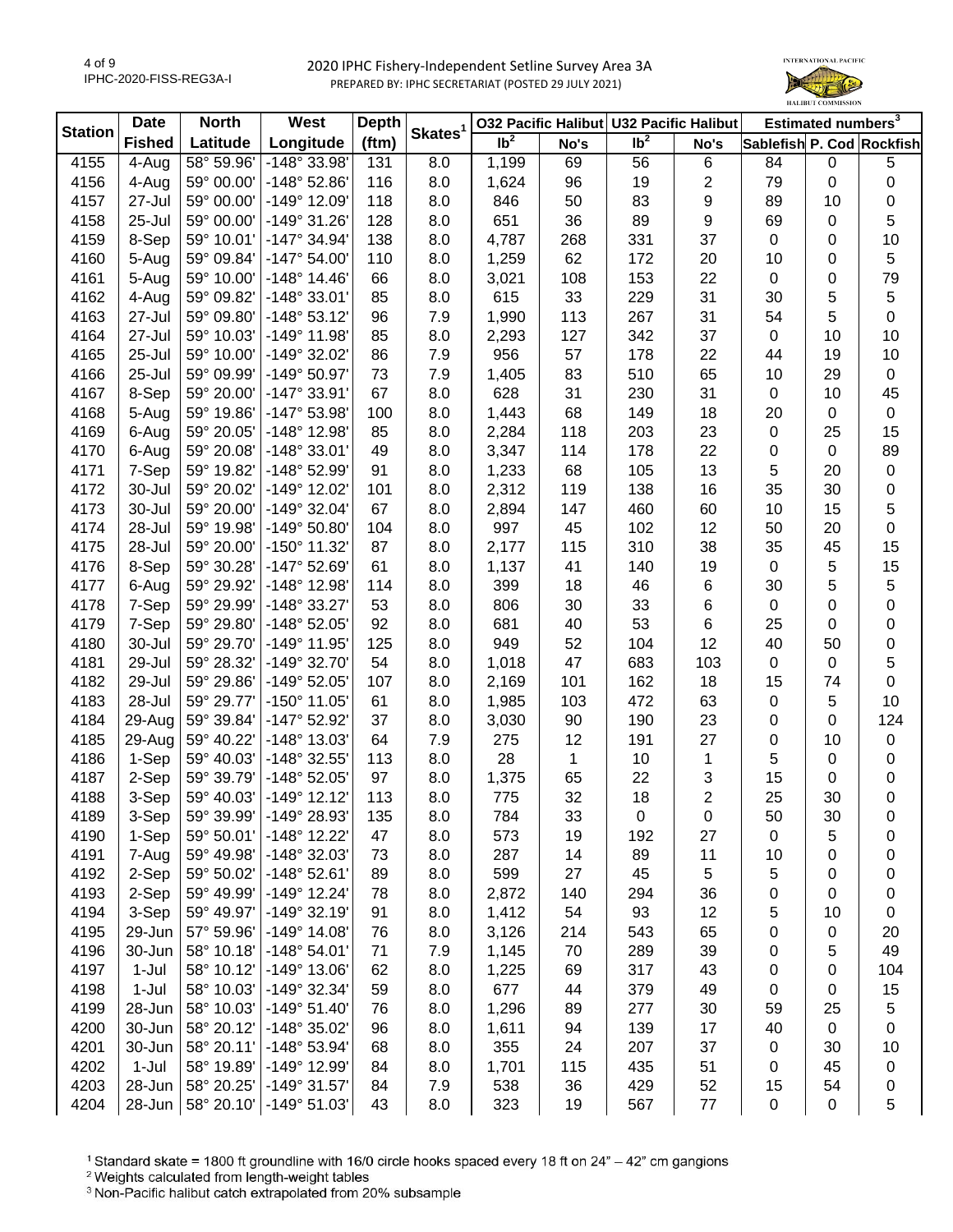

| <b>Station</b> | <b>Date</b>   | <b>North</b> | West                  | <b>Depth</b> | Skates <sup>1</sup> |                 |                | 032 Pacific Halibut U32 Pacific Halibut |                | Estimated numbers <sup>3</sup> |             |                           |
|----------------|---------------|--------------|-----------------------|--------------|---------------------|-----------------|----------------|-----------------------------------------|----------------|--------------------------------|-------------|---------------------------|
|                | <b>Fished</b> | Latitude     | Longitude             | (ftm)        |                     | Ib <sup>2</sup> | No's           | Ib <sup>2</sup>                         | No's           |                                |             | Sablefish P. Cod Rockfish |
| 4205           | 2-Jul         | 58° 19.97'   | $-150^{\circ}$ 10.10' | 28           | 6.4                 | 23              | $\overline{2}$ | 18                                      | $\overline{a}$ | $\mathbf 0$                    | $\pmb{0}$   | 0                         |
| 4206           | 2-Jul         | 58° 20.10'   | -150° 28.99'          | 30           | 8.0                 | 15              | 1              | 97                                      | 12             | $\pmb{0}$                      | $\mathbf 0$ | $\pmb{0}$                 |
| 4207           | 17-Jul        | 58° 29.90'   | $-148°34.07'$         | 70           | 8.0                 | 1,649           | 101            | 228                                     | 30             | 0                              | 10          | 5                         |
| 4208           | 17-Jul        | 58° 30.04'   | $-148°53.15'$         | 61           | 8.0                 | 1,062           | 60             | 400                                     | 57             | 0                              | 5           | 15                        |
| 4209           | 17-Jul        | 58° 30.11'   | $-149°$ 13.18'        | 65           | 8.0                 | 520             | 32             | 107                                     | 15             | 35                             | 45          | 0                         |
| 4210           | 18-Jul        | 58° 30.05'   | $-149°32.12'$         | 76           | 8.0                 | 556             | 35             | 239                                     | 31             | $\pmb{0}$                      | 25          | 0                         |
| 4211           | 19-Jul        | 58° 30.09'   | -149° 50.83'          | 76           | 8.0                 | 581             | 40             | 451                                     | 63             | 0                              | 90          | 0                         |
| 4212           | $2-Jul$       | 58° 29.92'   | $-150^{\circ}$ 10.04' | 48           | 8.0                 | 95              | 7              | 150                                     | 23             | 0                              | 5           | 5                         |
| 4213           | 3-Jul         | 58° 29.91'   | $-150^{\circ}$ 29.16  | 46           | 8.0                 | 71              | 4              | 167                                     | 27             | 0                              | $\pmb{0}$   | 0                         |
| 4214           | 3-Jul         | 58° 29.88'   | -150° 47.99'          | 53           | 8.0                 | 221             | 14             | 362                                     | 50             | 0                              | 10          | 0                         |
| 4215           | 18-Jul        | 58° 40.00'   | $-149°$ 12.81         | 73           | 8.0                 | 394             | 22             | 143                                     | 19             | 30                             | 60          | 5                         |
| 4216           | 18-Jul        | 58° 40.01'   | -149° 31.94'          | 73           | 8.0                 | 308             | 19             | 157                                     | 20             | 25                             | 45          | 0                         |
| 4217           | 19-Jul        | 58° 40.05'   | -149° 50.94'          | 82           | 8.0                 | 499             | 33             | 115                                     | 13             | 20                             | 25          | 0                         |
| 4218           | 19-Jul        | 58° 40.11'   | $-150^{\circ}$ 10.04' | 67           | 8.0                 | 2,066           | 123            | 509                                     | 66             | $\boldsymbol{0}$               | 35          | 0                         |
| 4219           | 3-Jul         | 58° 40.10'   | -150° 29.07'          | 111          | 8.0                 | 478             | 31             | 119                                     | 13             | 69                             | $\mathbf 0$ | 5                         |
| 4220           | 4-Jul         | 58° 39.99'   | -150° 49.02'          | 109          | 8.0                 | 386             | 28             | 201                                     | 21             | 74                             | 35          | $\mathbf 0$               |
| 4221           | 4-Jul         | 58° 39.95'   | -151° 07.95'          | 103          | 8.0                 | 949             | 50             | 62                                      | 7              | 59                             | 20          | 0                         |
| 4222           | 11-Jul        | 58° 49.99'   | $-149°32.11'$         | 123          | 8.0                 | 411             | 20             | 26                                      | 3              | 30                             | $\mathbf 0$ | 0                         |
| 4223           | $11$ -Jul     | 58° 50.12'   | $-149°51.10'$         | 131          | 8.0                 | 492             | 28             | 17                                      | 2              | 59                             | 0           | 0                         |
| 4224           | 12-Jul        | 58° 50.11'   | -150° 10.33'          | 87           | 8.0                 | 1,440           | 86             | 143                                     | 18             | 59                             | 15          | 0                         |
| 4225           | $13 -$ Jul    | 58° 50.00'   | -150° 30.50'          | 94           | 8.0                 | 1,423           | 84             | 147                                     | 17             | 50                             | 10          | 0                         |
| 4226           | 4-Jul         | 58° 49.95'   | -150° 49.02'          | 95           | 8.0                 | 948             | 50             | 111                                     | 13             | 30                             | 20          | 0                         |
| 4227           | 20-Jul        | 58° 50.13'   | -151° 07.99'          | 78           | 8.0                 | 1,085           | 65             | 489                                     | 66             | $\sqrt{5}$                     | 25          | 0                         |
| 4228           | $21 -$ Jul    | 58° 50.09'   | $-151^{\circ} 28.08'$ | 65           | 8.0                 | 632             | 36             | 491                                     | 70             | 40                             | 30          | 15                        |
|                |               |              | $-149°51.06'$         |              |                     | 852             |                |                                         |                |                                |             |                           |
| 4229           | $11 -$ Jul    | 58° 59.96'   | $-150^{\circ}$ 11.43' | 122          | 8.0                 |                 | 45             | 18                                      | 2              | 19                             | $\mathbf 0$ | 0                         |
| 4230           | 12-Jul        | 59° 00.04'   |                       | 104          | 8.0                 | 1,274           | 80             | 83                                      | 10             | 49                             | 29          | 0                         |
| 4231           | 12-Jul        | 59° 00.06'   | -150° 30.07'          | 65           | 8.0                 | 747             | 44             | 355                                     | 49             | $\pmb{0}$                      | 15          | 0                         |
| 4232           | 13-Jul        | 58° 59.99'   | -150° 50.25'          | 90           | 8.0                 | 2,169           | 126            | 223                                     | 27             | 5                              | 10          | 0                         |
| 4233           | 8-Jul         | 59° 00.06'   | $-151°09.04'$         | 81           | 8.0                 | 2,706           | 131            | 168                                     | 20             | 0                              | 35          | $10$                      |
| 4235           | 10-Jul        | 59° 10.12'   | -150° 11.03'          | 67           | 8.0                 | 472             | 28             | 339                                     | 46             | 15                             | 5           | 5                         |
| 4236           | 10-Jul        | 59° 09.93'   | -150° 30.08'          | 68           | 8.0                 | 1,371           | 66             | 275                                     | 37             | $\pmb{0}$                      | 20          | $\mathbf 0$               |
| 4237           | 9-Jul         | 59° 10.05'   | -150° 49.99'          | 64           | 8.0                 | 845             | 49             | 473                                     | 59             | 0                              | 10          | 15                        |
| 4238           | 9-Jul         | 59° 10.26'   | -151° 08.99'          | 31           | 8.0                 | 1,170           | 60             | 269                                     | 30             | $\mathbf 0$                    | 5           | $20\,$                    |
| 4239           | 10-Jul        | 59° 20.10'   | $-150°31.10'$         | 139          | 8.0                 | 2,729           | 95             | 48                                      | 5              | 30                             | 64          | $5\,$                     |
| 4240           | 16-Jul        | 57° 20.02'   | $-150^{\circ}$ 46.29  | 83           | 7.9                 | 217             | 15             | 127                                     | 15             | 74                             | 10          | 0                         |
| 4241           | 23-Jul        | 57° 30.09'   | $-150^{\circ}$ 11.54  | 199          | 7.9                 | 139             | 8              | 27                                      | 3              | 69                             | 0           | 69                        |
| 4242           | 23-Jul        | 57° 30.03'   | $-150^{\circ}$ 28.00  | 84           | 7.9                 | 205             | 13             | 28                                      | 3              | 5                              | 34          | 0                         |
| 4243           | 16-Jul        | 57° 28.87'   | -150° 46.02'          | 52           | 7.8                 | 79              | 5              | 97                                      | 13             | 0                              | 22          | 0                         |
| 4246           | 23-Jul        | 57° 39.96'   | $-150^{\circ}$ 27.41' | 53           | 8.0                 | 332             | 22             | 326                                     | 45             | 0                              | 20          | 0                         |
| 4247           | 22-Jul        | 57° 39.91'   | $-150^{\circ}$ 47.19  | 46           | 7.9                 | 2,146           | 122            | 658                                     | 79             | 0                              | 54          | 0                         |
| 4248           | 21-Jul        | 57° 40.04'   | -151° 05.24'          | 39           | 8.0                 | 888             | 39             | 278                                     | 35             | 0                              | 153         | 0                         |
| 4249           | 21-Jul        | 57° 39.95'   | -151° 24.05'          | 34           | 7.8                 | 512             | 22             | 362                                     | 44             | 0                              | 5           | 0                         |
| 4251           | 7-Aug         | 57° 50.01'   | -149° 49.88'          | 140          | 8.0                 | 418             | 28             | 52                                      | 6              | 94                             | 0           | 0                         |
| 4252           | 8-Aug         | 57° 49.72'   | -150° 08.90'          | 108          | 7.9                 | 130             | 9              | 48                                      | 5              | 39                             | 0           | 0                         |
| 4253           | 9-Aug         | 57° 50.36'   | $-150^{\circ}$ 28.14' | 49           | 7.9                 | 325             | 19             | 478                                     | 70             | 0                              | 5           | 0                         |
| 4254           | 22-Jul        | 57° 49.89'   | -150° 48.27'          | 44           | 8.0                 | 310             | 18             | 369                                     | 51             | 0                              | 10          | 0                         |
| 4255           | 22-Jul        | 57° 49.33'   | -151° 05.73'          | 37           | 7.9                 | 270             | 19             | 513                                     | 68             | 0                              | 0           | 0                         |
| 4256           | 21-Jul        | 57° 49.84'   | $-151°$ 24.18         | 30           | 7.9                 | 419             | 15             | 561                                     | 78             | 0                              | 44          | 0                         |
| 4257           | 20-Jul        | 57° 50.03'   | $-151^{\circ}$ 42.83' | 28           | 7.9                 | 141             | 11             | 556                                     | 76             | 0                              | 34          | 0                         |
| 4258           | 19-Jul        | 57° 50.00'   | $-152^{\circ}$ 02.49  | 50           | 8.0                 | 726             | 45             | 505                                     | 64             | 5                              | 40          | 0                         |

<sup>1</sup> Standard skate = 1800 ft groundline with 16/0 circle hooks spaced every 18 ft on 24" - 42" cm gangions

<sup>2</sup> Weights calculated from length-weight tables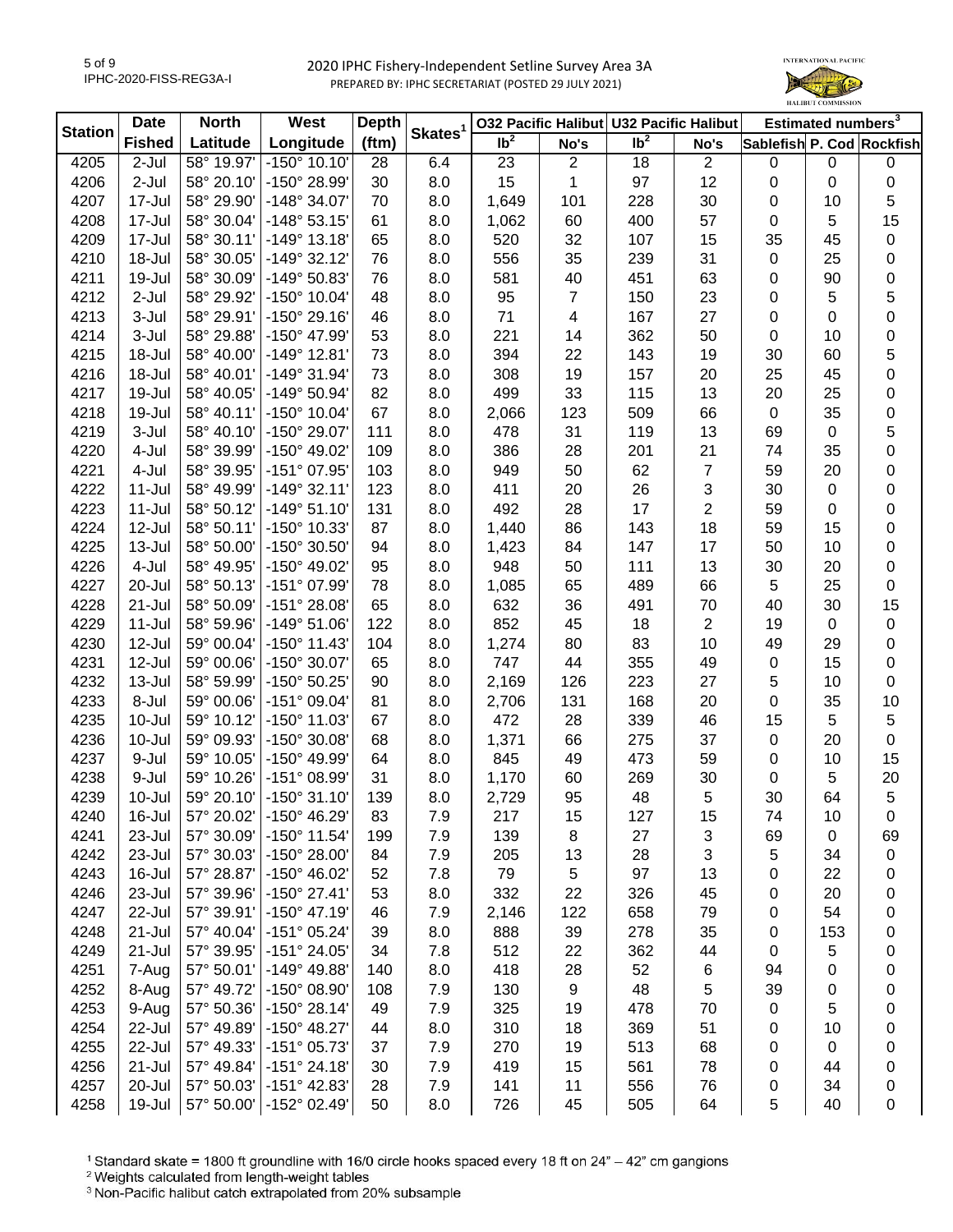

| <b>Station</b> | <b>Date</b>   | <b>North</b> | West                  | <b>Depth</b><br>Skates <sup>1</sup> |     | 032 Pacific Halibut U32 Pacific Halibut |           |                 |                         | Estimated numbers <sup>3</sup> |             |                           |
|----------------|---------------|--------------|-----------------------|-------------------------------------|-----|-----------------------------------------|-----------|-----------------|-------------------------|--------------------------------|-------------|---------------------------|
|                | <b>Fished</b> | Latitude     | Longitude             | (ftm)                               |     | Ib <sup>2</sup>                         | No's      | Ib <sup>2</sup> | No's                    |                                |             | Sablefish P. Cod Rockfish |
| 4259           | 7-Aug         | 57° 59.93'   | -149° 32.08'          | 80                                  | 8.0 | 1,045                                   | 68        | 169             | 20                      | 25                             | 15          | $\,$ 5 $\,$               |
| 4260           | 6-Aug         | 57° 59.74'   | $-149°$ 50.47         | 124                                 | 7.8 | 1,397                                   | 92        | 116             | 12                      | 87                             | 5           | 0                         |
| 4261           | 6-Aug         | 58° 00.43'   | -150° 09.51'          | 123                                 | 8.0 | 499                                     | 34        | 164             | 17                      | 80                             | 0           | 0                         |
| 4262           | 9-Aug         | 57° 59.52'   | -150° 28.77'          | 87                                  | 8.0 | 808                                     | 58        | 289             | 32                      | 10                             | 5           | 0                         |
| 4263           | 9-Aug         | 58° 00.03'   | -150° 46.63'          | 71                                  | 7.6 | 1,046                                   | 69        | 317             | 41                      | $\mathbf 0$                    | 38          | 0                         |
| 4264           | 24-Jul        | 58° 00.09'   | -151° 05.98'          | 44                                  | 7.9 | 1,253                                   | $77$      | 751             | 101                     | 0                              | 54          | 0                         |
| 4265           | 20-Jul        | 57° 59.93'   | $-151°$ 25.21'        | 41                                  | 7.8 | 393                                     | 28        | 294             | 37                      | 0                              | 24          | 0                         |
| 4266           | 20-Jul        | 57° 59.96'   | $-151°$ 43.61         | 61                                  | 7.9 | 689                                     | 48        | 504             | 65                      | 25                             | 98          | 0                         |
| 4267           | 19-Jul        | 57° 59.91'   | -152° 03.95'          | 95                                  | 7.8 | 2,398                                   | 148       | 420             | 44                      | 15                             | 24          | 0                         |
| 4268           | 19-Jul        | 58° 00.03'   | -152° 21.97'          | 114                                 | 8.0 | 1,952                                   | 114       | 127             | 14                      | $\boldsymbol{0}$               | 20          | 0                         |
| 4269           | 6-Aug         | 58° 09.78'   | -150° 09.78'          | 86                                  | 7.8 | 1,538                                   | 107       | 241             | 27                      | 24                             | 44          | 0                         |
| 4270           | 3-Aug         | 58° 09.99'   | $-150^{\circ}$ 29.14  | 61                                  | 8.0 | 1,083                                   | 74        | 560             | 72                      | 5                              | 25          | 0                         |
| 4271           | 3-Aug         | 58° 10.12'   | -150° 47.98'          | 58                                  | 8.0 | 389                                     | 22        | 312             | 46                      | 10                             | 54          | 0                         |
| 4272           | 24-Jul        | 58° 09.96'   | $-151°07.27'$         | 76                                  | 8.0 | 978                                     | 63        | 245             | 28                      | 10                             | 30          | 0                         |
| 4273           | 24-Jul        | 58° 09.98'   | -151° 24.90'          | 89                                  | 7.8 | 1,085                                   | 81        | 335             | 36                      | 15                             | 97          | 0                         |
| 4274           | 27-Jul        | 58° 10.18'   | $-151^{\circ}$ 40.45  | 36                                  | 7.8 | 709                                     | 22        | 206             | 25                      | $\pmb{0}$                      | 29          | 0                         |
| 4275           | 3-Aug         | 58° 19.70'   | $-150^{\circ}$ 48.08  | 36                                  | 8.0 | 0                                       | $\pmb{0}$ | 15              | $\overline{\mathbf{c}}$ | $\mathbf 0$                    | $\mathbf 0$ | 0                         |
| 4276           | 31-Jul        | 58° 20.07'   | -151° 07.79'          | 66                                  | 7.9 | 539                                     | 34        | 439             | 56                      | 6                              | 62          | 0                         |
| 4277           | 27-Jul        | 58° 20.07'   | $-151^{\circ} 26.06'$ | 47                                  | 8.0 | 1,077                                   | 67        | 915             | 112                     | 0                              | 0           | 5                         |
| 4278           | 27-Jul        | 58° 20.16'   | $-151^{\circ}$ 41.91' | 33                                  | 7.9 | 1,049                                   | 37        | 285             | 41                      | 0                              | 0           | 0                         |
| 4279           | 31-Jul        | 58° 29.97'   | -151° 07.27'          | 51                                  | 7.8 | 320                                     | 19        | 344             | 49                      | $\mathbf 0$                    | 68          | 0                         |
| 4280           | 31-Jul        | 58° 29.98'   | -151° 26.70'          | 91                                  | 8.1 | 646                                     | 41        | 124             | 14                      | 20                             | 51          | 0                         |
| 4281           | 28-Jul        | 58° 29.78'   | $-151^{\circ}$ 45.95' | 100                                 | 7.9 | 1,954                                   | 106       | 145             | 16                      | 34                             | 29          | 0                         |
| 4282           | 30-Jul        | 58° 40.06'   | $-151^{\circ}$ 27.44' | 101                                 | 8.0 | 1,594                                   | 96        | 85              | 9                       | 25                             | 35          | 0                         |
| 4283           | 30-Jul        | 58° 39.48'   | -151° 45.98'          | 71                                  | 7.9 | 1,011                                   | 62        | 244             | 29                      | 20                             | 0           | 0                         |
| 4285           | 29-Jul        | 58° 48.72'   | -152° 06.04'          | 64                                  | 7.9 | 1,939                                   | 98        | 260             | 31                      | $\boldsymbol{0}$               | 10          | 10                        |
| 4286           | 7-Aug         | 56° 20.01'   | -152° 50.10'          | 59                                  | 8.0 | 2,270                                   | 139       | 1,119           | 135                     | 10                             | 20          | 25                        |
| 4287           | 6-Aug         | 56° 20.02'   | -153° 08.00'          | 58                                  | 8.0 | 600                                     | 36        | 604             | 75                      | 64                             | 25          | $\pmb{0}$                 |
| 4288           | 6-Aug         | 56° 20.00'   | $-153^{\circ}$ 26.00  | 33                                  | 8.0 | 1,344                                   | 73        | 464             | 65                      | $\mathbf 0$                    | $\pmb{0}$   | $\pmb{0}$                 |
| 4289           | 8-Aug         | 56° 29.97'   | -152° 15.02'          | 125                                 | 8.0 | 431                                     | 30        | 167             | 18                      | 125                            | $\mathbf 0$ | 5                         |
| 4290           | 7-Aug         | 56° 29.97'   | -152° 32.99'          | 148                                 | 8.0 | 951                                     | 64        | 269             | 28                      | 90                             | 5           | 25                        |
| 4291           | 7-Aug         | 56° 30.01'   | -152° 51.08'          | 28                                  | 8.0 | 1,757                                   | 92        | 950             | 114                     | 0                              | 0           | $\mathbf 0$               |
| 4292           | 5-Aug         | 56° 30.02'   | -153° 08.99'          | 39                                  | 8.0 | 654                                     | 39        | 333             | 42                      | $\mathbf 0$                    | 90          | 0                         |
| 4293           | 6-Aug         | 56° 30.00'   | -153° 26.99'          | 48                                  | 8.0 | 710                                     | 48        | 941             | 127                     | $\mathbf 0$                    | 0           | $\pmb{0}$                 |
| 4294           | 1-Aug         | 56° 30.00    | $-153^{\circ}$ 44.94  | 37                                  | 8.0 | 1,593                                   | 72        | 281             | 34                      | 0                              | 20          | 0                         |
| 4295           | 9-Aug         | 56° 39.92'   | $-151°57.00'$         | 34                                  | 8.0 | 986                                     | 65        | 464             | 60                      | 0                              | 0           | 5                         |
| 4296           | 8-Aug         | 56° 40.00'   | -152° 15.01'          | 25                                  | 8.0 | 1,072                                   | 61        | 304             | 36                      | 0                              | 0           | 0                         |
| 4297           | 8-Aug         | 56° 40.01'   | -152° 34.00'          | 75                                  | 8.0 | 891                                     | 60        | 503             | 59                      | 55                             | 25          | 0                         |
| 4298           | 5-Aug         | 56° 40.00'   | -152° 51.83'          | 38                                  | 8.0 | 666                                     | 35        | 604             | 80                      | 0                              | 5           | 0                         |
| 4299           | 5-Aug         | 56° 39.99'   | -153° 09.93'          | 82                                  | 8.0 | 1,927                                   | 124       | 674             | 70                      | 0                              | 30          | 0                         |
| 4300           | 31-Jul        | 56° 39.99'   | -153° 28.02'          | 75                                  | 8.0 | 2,152                                   | 118       | 619             | 67                      | 10                             | 50          | 0                         |
| 4301           | 31-Jul        | 56° 40.00'   | -153° 45.96'          | 47                                  | 8.0 | 1,217                                   | 63        | 347             | 44                      | 0                              | 10          | 0                         |
| 4302           | 13-Aug        | 56° 49.94'   | $-151^{\circ}$ 40.00  | 165                                 | 8.0 | 345                                     | 18        | 139             | 16                      | 99                             | 0           | 10                        |
| 4303           | 9-Aug         | 56° 50.02'   | -151° 57.99'          | 42                                  | 8.0 | 1,295                                   | 61        | 362             | 43                      | 0                              | 5           | 0                         |
| 4304           | 4-Aug         | 56° 49.99'   | -152° 16.03'          | 52                                  | 8.0 | 2,022                                   | 136       | 837             | 114                     | 0                              | 5           | 0                         |
| 4305           | 29-Jul        | 56° 49.99'   | -152° 35.02'          | 75                                  | 8.0 | 306                                     | 23        | 594             | 69                      | 94                             | 10          | 0                         |
| 4306           | 29-Jul        | 56° 50.06'   | -152° 52.99'          | 35                                  | 8.1 | 256                                     | 16        | 363             | 47                      | 0                              | 10          | 0                         |
| 4307           | 30-Jul        | 56° 49.95'   | $-153^{\circ}$ 11.00  | 45                                  | 8.0 | 1,445                                   | 90        | 877             | 108                     | 0                              | 35          | 0                         |
| 4308           | 31-Jul        | 56° 50.00'   | -153° 29.07'          | 50                                  | 8.0 | 1,366                                   | 63        | 501             | 67                      | 0                              | 10          | 0                         |
| 4309           | $13$ -Aug     | 57° 00.00'   | $-151^{\circ}$ 40.06' | 41                                  | 8.0 | 3,061                                   | 175       | 1,024           | 126                     | 0                              | 15          | 25                        |

<sup>1</sup> Standard skate = 1800 ft groundline with 16/0 circle hooks spaced every 18 ft on 24" - 42" cm gangions

<sup>2</sup> Weights calculated from length-weight tables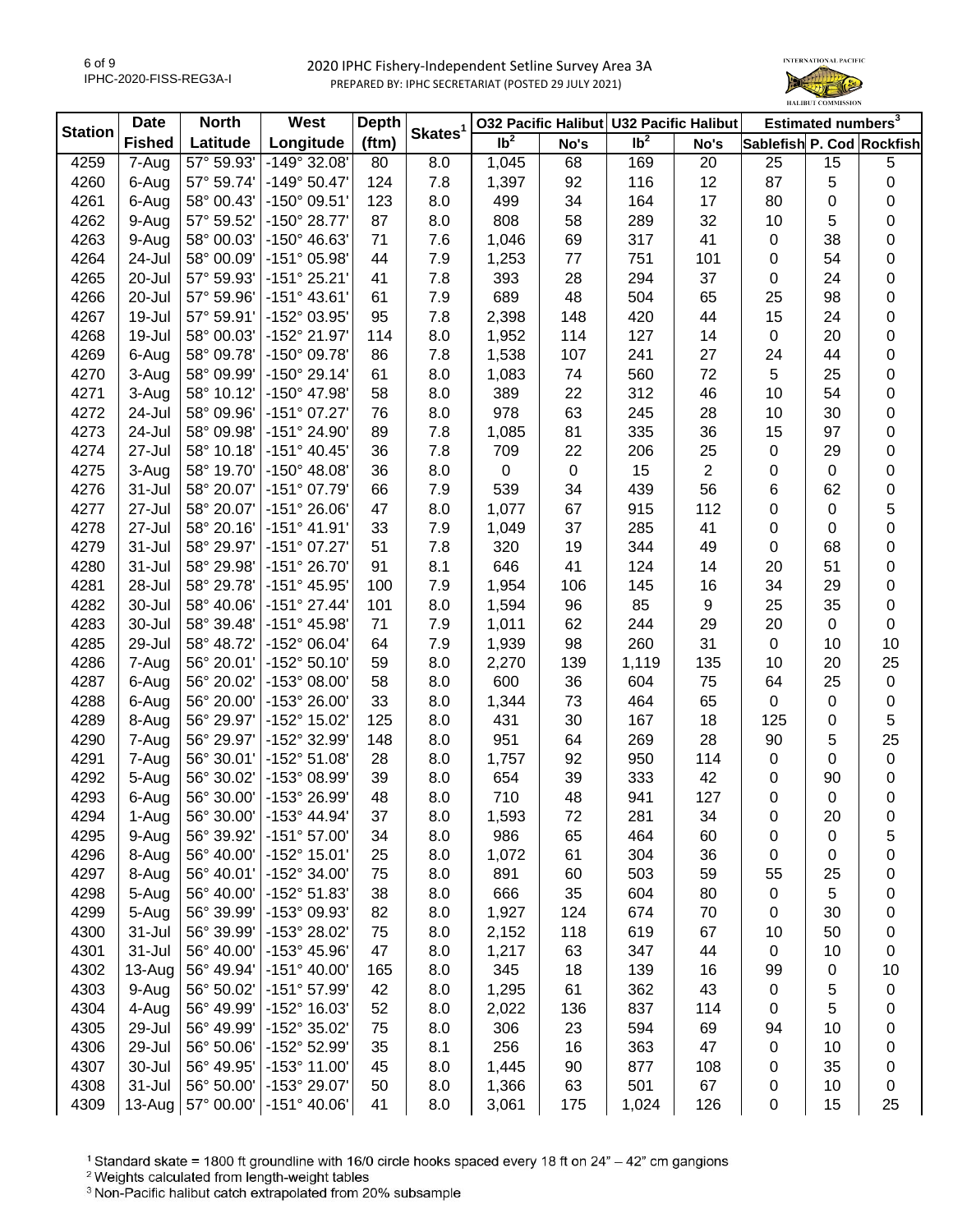

| <b>Station</b> | <b>Date</b>   | <b>North</b>             | West                  | <b>Depth</b> | Skates <sup>1</sup> | 032 Pacific Halibut U32 Pacific Halibut |      |                   |      | Estimated numbers <sup>3</sup> |                |           |
|----------------|---------------|--------------------------|-----------------------|--------------|---------------------|-----------------------------------------|------|-------------------|------|--------------------------------|----------------|-----------|
|                | <b>Fished</b> | Latitude                 | Longitude             | (ftm)        |                     | Ib <sup>2</sup>                         | No's | $\overline{1}b^2$ | No's | Sablefish P. Cod Rockfish      |                |           |
| 4310           | $13-Auq$      | 57° 00.00'               | -151° 59.08'          | 45           | 8.0                 | 264                                     | 13   | 135               | 20   | $\pmb{0}$                      | 74             | $\pmb{0}$ |
| 4311           | 4-Aug         | 57° 00.02'               | -152° 17.03'          | 40           | 8.0                 | 1,426                                   | 80   | 693               | 91   | $\pmb{0}$                      | 0              | 0         |
| 4312           | 4-Aug         | 57° 00.03'               | -152° 35.02'          | 84           | 7.9                 | 216                                     | 15   | 186               | 20   | 108                            | 5              | 0         |
| 4313           | 29-Jul        | 57° 00.00'               | $-152^{\circ} 54.01'$ | 60           | 8.0                 | 617                                     | 41   | 424               | 54   | 55                             | 15             | 0         |
| 4314           | 14-Aug        | 57° 10.02'               | -151° 04.04'          | 208          | 8.0                 | 262                                     | 17   | 39                | 4    | 150                            | 0              | 25        |
| 4315           | 14-Aug        | 57° 10.00'               | -151° 22.07'          | 70           | 8.1                 | 799                                     | 58   | 449               | 56   | $\sqrt{5}$                     | 101            | 0         |
| 4316           | 15-Aug        | 57° 09.96'               | $-151^{\circ}$ 41.02  | 40           | 8.0                 | 311                                     | 16   | 415               | 57   | 0                              | 0              | 0         |
| 4317           | 15-Aug        | 57° 10.03'               | -151° 59.02'          | 38           | 8.0                 | 578                                     | 26   | 226               | 30   | 0                              | 5              | 0         |
| 4318           | 28-Jul        | 57° 10.09'               | $-152^{\circ}$ 18.10' | 43           | 8.0                 | 771                                     | 51   | 491               | 64   | 0                              | 54             | 0         |
| 4319           | 28-Jul        | 57° 09.99'               | -152° 36.06'          | 52           | 8.0                 | 939                                     | 55   | 442               | 63   | 0                              | 90             | 0         |
| 4320           | 18-Aug        | 57° 20.02'               | -151° 04.02'          | 50           | 8.0                 | 1,410                                   | 86   | 626               | 79   | 0                              | 94             | 0         |
| 4321           | 14-Aug        | 57° 20.02'               | -151° 22.98'          | 73           | 8.0                 | 1,246                                   | 85   | 778               | 87   | 10                             | 45             | 0         |
| 4322           | 16-Aug        | 57° 20.10'               | $-151^{\circ}$ 41.02  | 33           | 7.9                 | 480                                     | 22   | 129               | 16   | $\pmb{0}$                      | $\pmb{0}$      | 0         |
| 4323           | 15-Aug        | 57° 19.97'               | -152° 00.03'          | 39           | 7.9                 | 719                                     | 30   | 144               | 18   | $\pmb{0}$                      | 10             | 0         |
| 4324           | 28-Jul        | 57° 20.00'               | -152° 18.09'          | 22           | 8.0                 | 4,006                                   | 163  | 328               | 44   | $\pmb{0}$                      | 15             | 0         |
| 4325           | 18-Aug        | 57° 29.97'               | $-151°05.00'$         | 43           | 8.0                 | 466                                     | 22   | 822               | 115  | 0                              | 10             | 0         |
| 4326           | 18-Aug        | 57° 29.96'               | -151° 22.99'          | 49           | 8.0                 | 556                                     | 33   | 376               | 49   | 15                             | 30             | 0         |
| 4327           | 16-Aug        | 57° 30.00'               | -151° 42.03'          | 59           | 8.0                 | 256                                     | 19   | 154               | 20   | 45                             | 25             | 0         |
| 4328           | 16-Aug        | 57° 29.95'               | -152° 01.02'          | 25           | 8.0                 | 2,706                                   | 91   | 194               | 22   | $\pmb{0}$                      | $\mathbf 0$    | 0         |
| 4329           | 17-Aug        | 57° 40.00'               | $-151^{\circ}$ 43.08' | 35           | 8.0                 | 336                                     | 19   | 592               | 77   | 0                              | 5              | 0         |
| 4330           | 17-Aug        | 57° 40.02'               | -152° 01.01'          | 90           | 8.0                 | 1,958                                   | 127  | 441               | 48   | 45                             | 15             | 0         |
| 4331           | 30-Jun        | 57° 30.00'               | $-154^{\circ} 55.00'$ | 127          | 8.0                 | 593                                     | 40   | 434               | 50   | 25                             | 5              | 0         |
| 4332           | 29-Jun        | 57° 40.01'               | -154° 34.98'          | 118          | 8.0                 | 551                                     | 35   | 224               | 26   | 45                             | 0              | 0         |
| 4333           | 30-Jun        | 57° 40.00'               | -154° 54.02'          | 128          | 8.0                 | 1,288                                   | 75   | 242               | 26   | 5                              | 0              | 0         |
| 4335           | 29-Jun        | 57° 50.01'               | $-154^{\circ}$ 15.00' | 112          | 8.0                 | 1,677                                   | 104  | 574               | 65   | 0                              | 10             | 0         |
| 4336           | 29-Jun        | 57° 49.99'               | -154° 34.03'          | 125          | 8.0                 | 2,205                                   | 131  | 533               | 61   | 25                             | 0              | 5         |
| 4337           | $1-Jul$       | 57° 50.03'               | -154° 53.02'          | 155          | 8.0                 | 1,337                                   | 88   | 623               | 69   | 25                             | 0              | 0         |
| 4338           | 27-Jun        | 58° 00.02'               | -153° 36.99'          | 89           | 8.0                 | 584                                     | 36   | 422               | 55   | $\pmb{0}$                      | 20             | 0         |
| 4339           | $2-Jul$       | 58° 00.01'               | -153° 55.97'          | 107          | 8.0                 | 1,695                                   | 97   | 339               | 40   | 30                             | $\overline{5}$ | 0         |
| 4340           | $2-Jul$       | 58° 00.03'               | $-154^{\circ}$ 14.03' | 127          | 7.1                 |                                         | 98   | 755               | 85   | 18                             | $\mathbf 0$    | 0         |
| 4341           | 22-Jul        | 58° 10.02'               | -153° 19.03'          | 61           | 8.0                 | 1,592<br>262                            | 20   | 580               | 78   | $\mathsf 0$                    | 64             | 0         |
| 4342           | 3-Jul         | 58° 10.01'               | -153° 37.99'          | 105          | 7.9                 |                                         | 111  | 438               | 49   | 20                             | 5              | 0         |
|                | 3-Jul         | 58° 09.99'               | -153° 57.00'          | 114          |                     | 1,865                                   |      |                   |      |                                | 5              |           |
| 4343<br>4344   | 22-Jul        |                          | -153° 19.98'          | 93           | 8.0                 | 2,758                                   | 176  | 1,114<br>504      | 126  | 15                             |                | 0<br>0    |
|                |               | 58° 20.07'               |                       |              | 8.0                 | 1,771                                   | 105  |                   | 58   | 10                             | 0              |           |
| 4345           | 22-Jul        | 58° 19.95'<br>58° 19.99' | $-153°39.01$          | 94           | 8.0                 | 1,741                                   | 96   | 532               | 62   | 40                             | 20             | 0         |
| 4346           | 3-Jul         |                          | -153° 58.02'          | 44           | 8.0                 | 1,908                                   | 91   | 831               | 109  | 5                              | 15             | 0         |
| 4347           | 23-Jul        | 58° 30.01'               | -153° 02.02'          | 90           | 8.0                 | 1,353                                   | 80   | 527               | 63   | 45                             | 0              | 0         |
| 4348           | 21-Jul        | 58° 29.95'               | -153° 20.96'          | 96           | 8.0                 | 1,741                                   | 98   | 466               | 57   | 35                             | 30             | 0         |
| 4349           | 21-Jul        | 58° 29.95'               | $-153^{\circ}$ 41.00' | 53           | 8.0                 | 2,347                                   | 91   | 592               | 82   | 0                              | 20             | 0         |
| 4350           | 20-Jul        | 58° 40.04'               | -152° 43.99'          | 106          | 8.0                 | 793                                     | 53   | 546               | 66   | 10                             | 84             | 0         |
| 4351           | 20-Jul        | 58° 39.93'               | -153° 03.04'          | 85           | 8.0                 | 3,540                                   | 188  | 411               | 46   | 35                             | 50             | 0         |
| 4352           | 21-Jul        | 58° 39.99'               | -153° 22.99'          | 27           | 8.0                 | 1,039                                   | 44   | 314               | 47   | $\pmb{0}$                      | 15             | 0         |
| 4353           | 20-Jul        | 58° 49.94'               | -152° 25.96'          | 96           | 8.0                 | 2,332                                   | 126  | 123               | 14   | 20                             | 100            | 0         |
| 4354           | 9-Jul         | 58° 50.01'               | -152° 45.03'          | 102          | 8.0                 | 1,434                                   | 79   | 396               | 47   | 10                             | 70             | 0         |
| 4355           | 9-Jul         | 58° 50.00'               | -153° 04.09'          | 89           | 8.0                 | 2,278                                   | 107  | 330               | 43   | 10                             | 45             | 0         |
| 4356           | 10-Jul        | 59° 00.01'               | -151° 48.02'          | 77           | 8.0                 | 2,231                                   | 112  | 633               | 87   | $\pmb{0}$                      | 55             | 5         |
| 4357           | 10-Jul        | 59° 00.00'               | -152° 06.96'          | 74           | 8.0                 | 1,393                                   | 71   | 766               | 102  | 0                              | 172            | 0         |
| 4358           | 19-Jul        | 59° 00.00'               | -152° 26.98'          | 79           | 8.0                 | 1,183                                   | 77   | 277               | 33   | 30                             | 10             | 0         |
| 4359           | 9-Jul         | 58° 59.98'               | -152° 45.98'          | 90           | 8.0                 | 1,952                                   | 111  | 335               | 40   | $\pmb{0}$                      | 85             | 0         |
| 4360           | 8-Jul         | 58° 59.94'               | -153° 04.97'          | 82           | 8.0                 | 1,924                                   | 99   | 272               | 35   | 0                              | 20             | 0         |

<sup>1</sup> Standard skate = 1800 ft groundline with 16/0 circle hooks spaced every 18 ft on 24" - 42" cm gangions

2 Weights calculated from length-weight tables<br>
<sup>2</sup> Weights calculated from length-weight tables<br>
<sup>3</sup> Non-Pacific halibut catch extrapolated from 20% subsample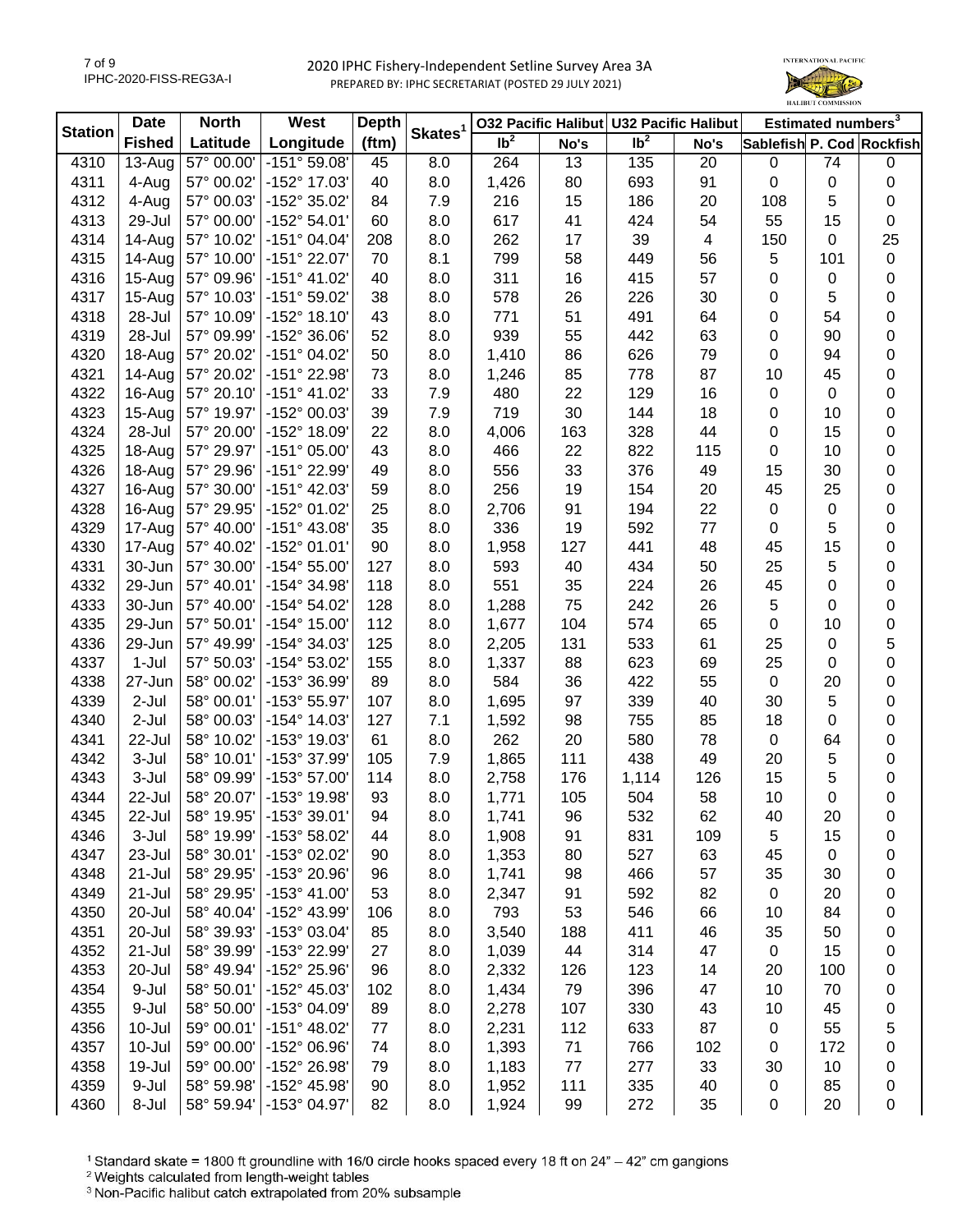

| <b>Station</b> | <b>Date</b>   | <b>North</b> | West                  | <b>Depth</b> | Skates <sup>1</sup> | 032 Pacific Halibut U32 Pacific Halibut |                  |                            |                  |             | Estimated numbers <sup>3</sup> |                           |
|----------------|---------------|--------------|-----------------------|--------------|---------------------|-----------------------------------------|------------------|----------------------------|------------------|-------------|--------------------------------|---------------------------|
|                | <b>Fished</b> | Latitude     | Longitude             | (ftm)        |                     | $\overline{1}b^2$                       | No's             | $\overline{\mathsf{lb}^2}$ | No's             |             |                                | Sablefish P. Cod Rockfish |
| 4361           | $10 -$ Jul    | 59° 09.95'   | -152° 07.98'          | 76           | 8.0                 | 1,433                                   | 72               | 532                        | 69               | $\mathbf 0$ | 40                             | $\pmb{0}$                 |
| 4362           | 19-Jul        | 59° 09.99'   | -152° 25.98'          | 54           | 8.0                 | 653                                     | 28               | 293                        | 43               | $\mathbf 0$ | 105                            | 0                         |
| 4363           | 19-Jul        | 59° 10.01'   | -152° 46.95'          | 75           | 8.0                 | 1,420                                   | 76               | 308                        | 35               | 0           | 40                             | 0                         |
| 4364           | 8-Jul         | 59° 10.02'   | -153° 05.91'          | 47           | 8.0                 | 594                                     | 26               | 350                        | 48               | 0           | 50                             | 0                         |
| 4365           | 8-Jul         | 59° 10.00'   | -153° 25.89'          | 23           | 8.1                 | 3,127                                   | 143              | 360                        | 45               | 0           | 40                             | 0                         |
| 4366           | 18-Jul        | 59° 19.95'   | -152° 10.57'          | 36           | 8.0                 | 392                                     | 28               | 1,223                      | 172              | 0           | 5                              | 0                         |
| 4367           | 18-Jul        | 59° 20.01'   | -152° 27.95'          | 38           | 8.0                 | 524                                     | 26               | 616                        | 85               | 0           | 15                             | 0                         |
| 4368           | 18-Jul        | 59° 19.99'   | $-152^{\circ}$ 48.12' | 41           | 8.0                 | 156                                     | 10               | 427                        | 62               | 0           | 25                             | 0                         |
| 4369           | 7-Jul         | 59° 19.99'   | -153° 07.96'          | 26           | 8.1                 | 443                                     | 29               | 268                        | 31               | 0           | 0                              | 0                         |
| 4370           | 17-Jul        | 59° 30.03'   | $-151°50.07'$         | 37           | 8.0                 | 354                                     | 21               | 364                        | 52               | 0           | 15                             | 0                         |
| 4371           | 17-Jul        | 59° 30.00'   | -152° 08.95'          | 21           | 8.0                 | 505                                     | 29               | 769                        | 104              | 0           | 0                              | 0                         |
| 4372           | 11-Jul        | 59° 30.01'   | -152° 28.93'          | 30           | 8.0                 | 725                                     | 31               | 376                        | 51               | 0           | 5                              | 0                         |
| 4373           | 11-Jul        | 59° 29.99'   | -152° 48.98'          | 28           | 8.0                 | 921                                     | 51               | 376                        | 46               | 0           | 5                              | 0                         |
| 4374           | 13-Jul        | 59° 40.01'   | -152° 29.86'          | 43           | 8.0                 | 2,012                                   | 91               | 311                        | 38               | 0           | 0                              | 0                         |
| 4375           | 13-Jul        | 59° 50.03'   | $-152^{\circ}$ 11.06' | 27           | 8.0                 | 667                                     | 43               | 377                        | 45               | 0           | 0                              | 0                         |
| 4376           | 16-Jul        | 57° 20.00'   | -150° 28.70'          | 289          | 8.0                 | 0                                       | 0                | 0                          | $\pmb{0}$        | 10          | 0                              | 0                         |
| 4501           | $11 -$ Jul    | 58° 01.06'   | $-138°08.00$          | 126          | 8.0                 | 2,639                                   | 115              | 177                        | 21               | 30          | 0                              | 15                        |
| 4503           | $1-Jul$       | 58° 40.91'   | $-140^{\circ}$ 40.19  | 194          | 7.9                 | 1,373                                   | 61               | 35                         | 4                | 49          | 0                              | 49                        |
| 4504           | 1-Jul         | 58° 40.01'   | -140° 19.99'          | 134          | 7.9                 | 2,952                                   | 154              | 175                        | 21               | 20          | 0                              | 5                         |
| 4506           | $10 -$ Jul    | 59° 00.98'   | $-141°$ 17.77         | 243          | 7.7                 | 330                                     | 14               | 0                          | 0                | 48          | 0                              | 125                       |
| 4508           | 24-Jul        | 59° 30.03'   | -143° 36.92'          | 223          | 8.0                 | 529                                     | 24               | 0                          | 0                | 54          | 0                              | 35                        |
| 4511           | $15 -$ Jul    | 59° 29.89'   | -142° 17.99'          | 113          | 8.0                 | 4,754                                   | 197              | 83                         | 10               | 5           | 0                              | 35                        |
| 4512           | 3-Jul         | 59° 40.03'   | -140° 39.27'          | 27           | 7.9                 | 563                                     | 29               | 169                        | 24               | 0           | 20                             | 0                         |
| 4515           | 5-Jul         | 59° 50.08'   | -139° 39.03'          | 34           | 8.0                 | 4,237                                   | 123              | 230                        | 32               |             | $\mathbf 0$                    | 0                         |
|                |               |              | $-143°38.19'$         |              |                     |                                         |                  |                            |                  | 0           |                                |                           |
| 4518           | 23-Jul        | 59° 58.80'   |                       | 108          | 8.0                 | 1,690                                   | 37               | 12<br>67                   | 2                | 5           | 0                              | 15                        |
| 4519           | 23-Jul        | 59° 59.97'   | -143° 18.52'          | 66           | 7.9                 | 215                                     | $\boldsymbol{9}$ |                            | 9                | 0           | 5                              | 0                         |
| 4520           | 18-Jul        | 59° 59.25'   | -142° 18.34'          | 31           | 8.0                 | 577                                     | 31               | 373                        | 63               | 0           | 20                             | 0                         |
| 4522           | 8-Sep         | 59° 30.06'   | -145° 35.03'          | 173          | 8.0                 | 712                                     | 39               | 48                         | 5                | 74          | 0                              | 74                        |
| 4523           | 6-Sep         | 59° 29.99'   | $-144^{\circ} 58.64'$ | 150          | 8.0                 | 2,166                                   | 112              | 72                         | 8                | 69          | 0                              | 50                        |
| 4524           | 8-Sep         | 59° 30.49'   | -146° 15.76'          | 22           | 8.0                 | 1,778                                   | 59               | 129                        | 17               | $\pmb{0}$   | 0                              | 0                         |
| 4525           | 6-Sep         | 59° 38.70'   | $-144^{\circ} 56.02'$ | 83           | 8.0                 | 153                                     | 4                | 12                         | $\boldsymbol{2}$ | 5           | 0                              | 0                         |
| 4526           | 5-Sep         | 59° 40.10'   | $-145°$ 16.01'        | 59           | 8.0                 | 796                                     | 41               | 114                        | 15               | 0           | 0                              | 0                         |
| 4527           | 5-Sep         | 59° 48.77'   | $-145^{\circ}$ 14.00  | 74           | 8.0                 | 1,300                                   | 50               | 169                        | 19               | 0           | 0                              | 0                         |
| 4528           | 4-Sep         | 59° 50.13'   | -145° 33.99'          | 52           | 8.0                 | 178                                     | 8                | 127                        | 17               | 5           | 0                              | 0                         |
| 4529           | 19-Aug        | 59° 50.23'   | $-144^{\circ}$ 39.53  | 23           | 8.0                 | 1,667                                   | 52               | 165                        | 21               | 0           | 0                              | 0                         |
| 4530           | 21-Aug        | 60° 00.00'   | $-145^{\circ}$ 32.85  | 49           | 8.0                 | 317                                     | 19               | 451                        | 64               | 0           | 0                              | 0                         |
| 4531           | $21-Aug$      | 60° 00.00'   | $-145^{\circ} 53.08'$ | 44           | 8.0                 | 1,056                                   | 38               | 402                        | 63               | 0           | 0                              | 0                         |
| 4532           | 23-Aug        | 60° 09.72'   | $-146°57.31'$         | 148          | 8.0                 | 2,125                                   | 103              | 303                        | 34               | 30          | 25                             | 0                         |
| 4533           | 23-Aug        | 60° 07.86'   | -146° 34.72'          | 63           | 8.0                 | 653                                     | 29               | 61                         | 9                | 5           | 10                             | 0                         |
| 4534           | 20-Aug        | 60° 09.98'   | -144° 59.31'          | 14           | 8.0                 | 128                                     | 6                | 11                         | 1                | 0           | 0                              | 0                         |
| 4536           | 1-Sep         | 60° 18.59'   | $-148°$ 10.43         | 133          | 8.0                 | 442                                     | 24               | 67                         | 10               | 0           | 25                             | 5                         |
| 4537           | 22-Aug        | 60° 18.13'   | -146° 10.77'          | 17           | 8.0                 | 671                                     | 23               | 96                         | 12               | 0           | 0                              | 0                         |
| 4538           | 24-Aug        | 60° 21.64'   | -146° 46.22'          | 155          | 8.0                 | 3,430                                   | 169              | 273                        | 31               | 40          | 5                              | 0                         |
| 4539           | 29-Aug        | 60° 38.77'   | -147° 49.99'          | 130          | 8.0                 | 1,979                                   | 78               | 527                        | 65               | 0           | 10                             | 10                        |
| 4540           | 29-Aug        | 60° 40.32'   | $-147°30.64'$         | 27           | 8.0                 | 1,488                                   | 52               | 223                        | 28               | 0           | 5                              | 25                        |
| 4541           | 28-Aug        | 60° 50.00'   | -147° 29.08'          | 129          | 8.0                 | 2,112                                   | 76               | 78                         | 9                | 10          | 25                             | 59                        |
| 4542           | 28-Aug        | 60° 58.52'   | $-146°50.19'$         | 162          | 8.0                 | 1,318                                   | 58               | 293                        | 37               | 10          | 59                             | 25                        |
| 4543           | 30-Aug        | 60° 58.55'   | -148° 08.65'          | 136          | 8.0                 | 440                                     | 18               | 62                         | 9                | 5           | 5                              | $\pmb{0}$                 |
| 4544           | 30-Aug        | 61° 11.02'   | $-147^{\circ}$ 48.28' | 97           | 8.0                 | 400                                     | $\overline{7}$   | $\pmb{0}$                  | 0                | 0           | 0                              | 0                         |
| 4546           | 29-Jul        | 59° 39.80'   | $-149°52.03'$         | 102          | 8.0                 | 2,446                                   | 127              | 169                        | 18               | 64          | 35                             | 0                         |

<sup>1</sup> Standard skate = 1800 ft groundline with 16/0 circle hooks spaced every 18 ft on 24" - 42" cm gangions

<sup>2</sup> Weights calculated from length-weight tables